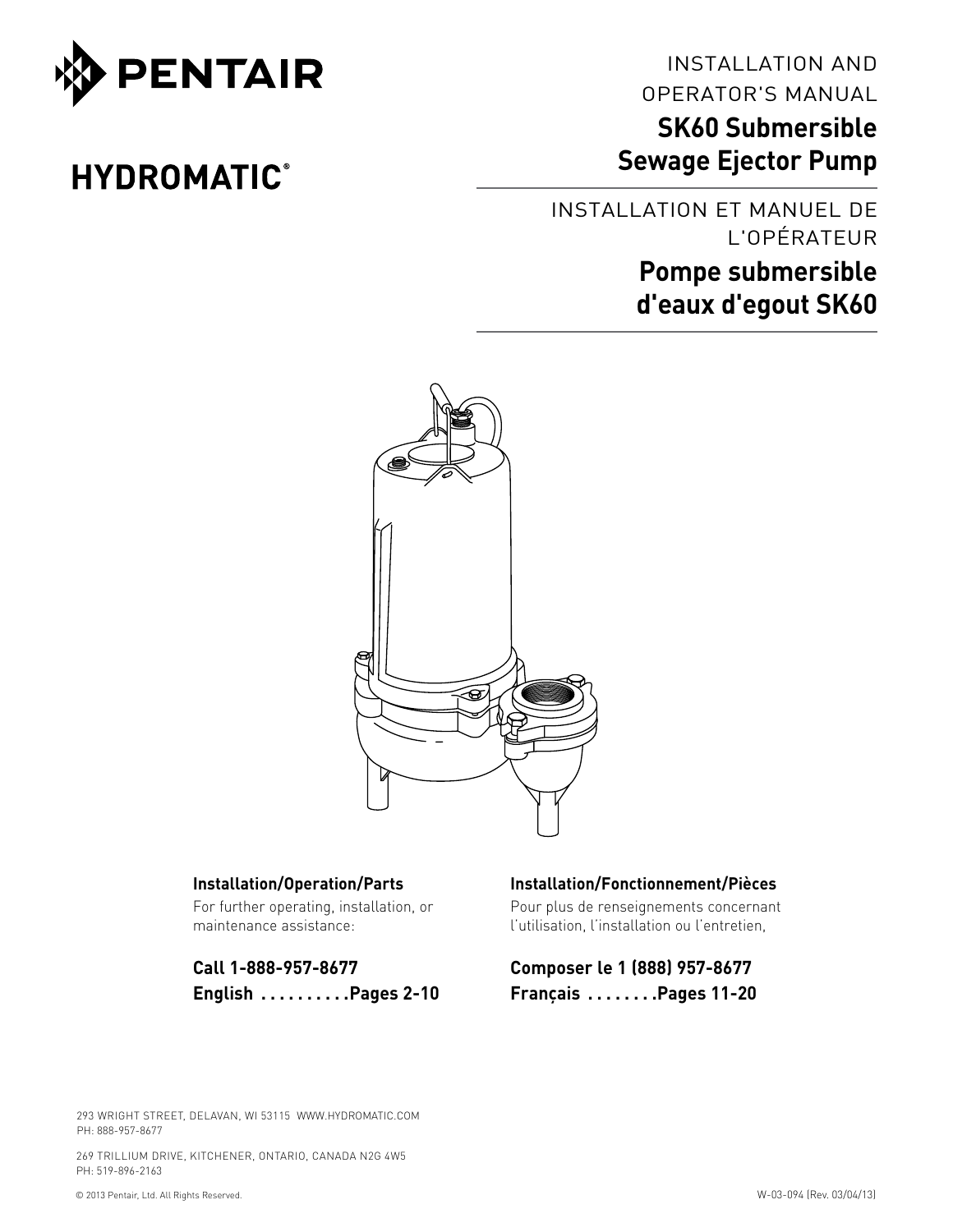# **Safety 2**

## **Contents**

| Important Safety Instructions 2 |
|---------------------------------|
|                                 |
|                                 |
|                                 |
|                                 |
|                                 |
|                                 |
|                                 |
|                                 |
|                                 |
|                                 |
|                                 |

## **Important Safety Instructions**

**SAVE THESE INSTRUCTIONS** - This manual contains important instructions that should be followed during installation, operation, and maintenance of the product. Save this manual for future reference.

This is the safety alert symbol. When you see this symbol on your pump or in this manual, look for one of the following signal words and be alert to the potential for personal injury!

A DANGER indicates a hazard which, if not avoided, will result in death or serious injury.

 $\sqrt{\text{A}$  WARNING indicates a hazard which, if not avoided, *could* result in death or serious injury.

 $\Delta$  CAUTION indicates a hazard which, if not avoided, *could* result in minor or moderate injury.

*NOTICE* addresses practices not related to personal injury.

The manufacturer cannot anticipate every possible circumstance that might involve a hazard. The warnings in this manual, and the tags and decals affixed to the unit are, therefore, not all-inclusive. If you use a procedure or operating technique that the manufacturer does not specifically recommend, you must satisfy yourself that it is safe for you and others. You must also make sure that the procedure or operating technique that you choose does not render the system unsafe.

Electrically powered sewage pumps normally give many years of trouble-free service when correctly installed, maintained, and used. However, unusual circumstances (interruption of power to the pump, large solids in the sump, flooding that exceeds the pump's capacity, electrical or mechanical failure in the pump, etc.) may prevent your pump from functioning normally. To prevent possible damage, consult your dealer about installing a secondary sewage pump or a high water alarm. See *Troubleshooting* in this manual for information about

common sewage pump problems and remedies. For more information, see your retailer, call HYDROMATIC<sup>®</sup> customer service at 1-888-957-8677 or visit our web site at hydromatic.com.

#### **A**WARNING Hazardous voltage - risk of electrical

**shock.** Shock can cause serious injury or death. Failure to follow the warnings below can result in fatal electric shock.

**AWARNING Burn Hazard.** Motors can operate at high temperatures. Do not touch an operating motor. To do so can cause personal injury.

**A CAUTION** Risk of flooding. If a flexible discharge hose is used, pump may move around in sump when motor starts. If it moves far enough so that the switch hits the side of sump, the switch may stick and prevent the pump from starting. Make sure the pump is secured so it cannot move around in the sump.

**A** WARNING Hazardous pressure and gas - risk of **explosion and personal injury**. Failure to follow the warnings that follow can result in personal injury.

- If your basement has water or moisture on the floor, do not walk on the wet area until all the power has been turned off. If the shut-off box is in the basement, call the electric company or the hydro authority to shut off the service to the house, or call your local fire department for instructions. Do not handle the pump or pump motor with wet hands or when standing on wet or damp surfaces.2. Connect only to a properly grounded receptacle.
- 3. All wiring should be performed by a qualified electrician.
- 4. Protect the electrical cord from sharp objects, hot surfaces, oils, and chemicals. Observe the *Cord Lift Warning* shown below.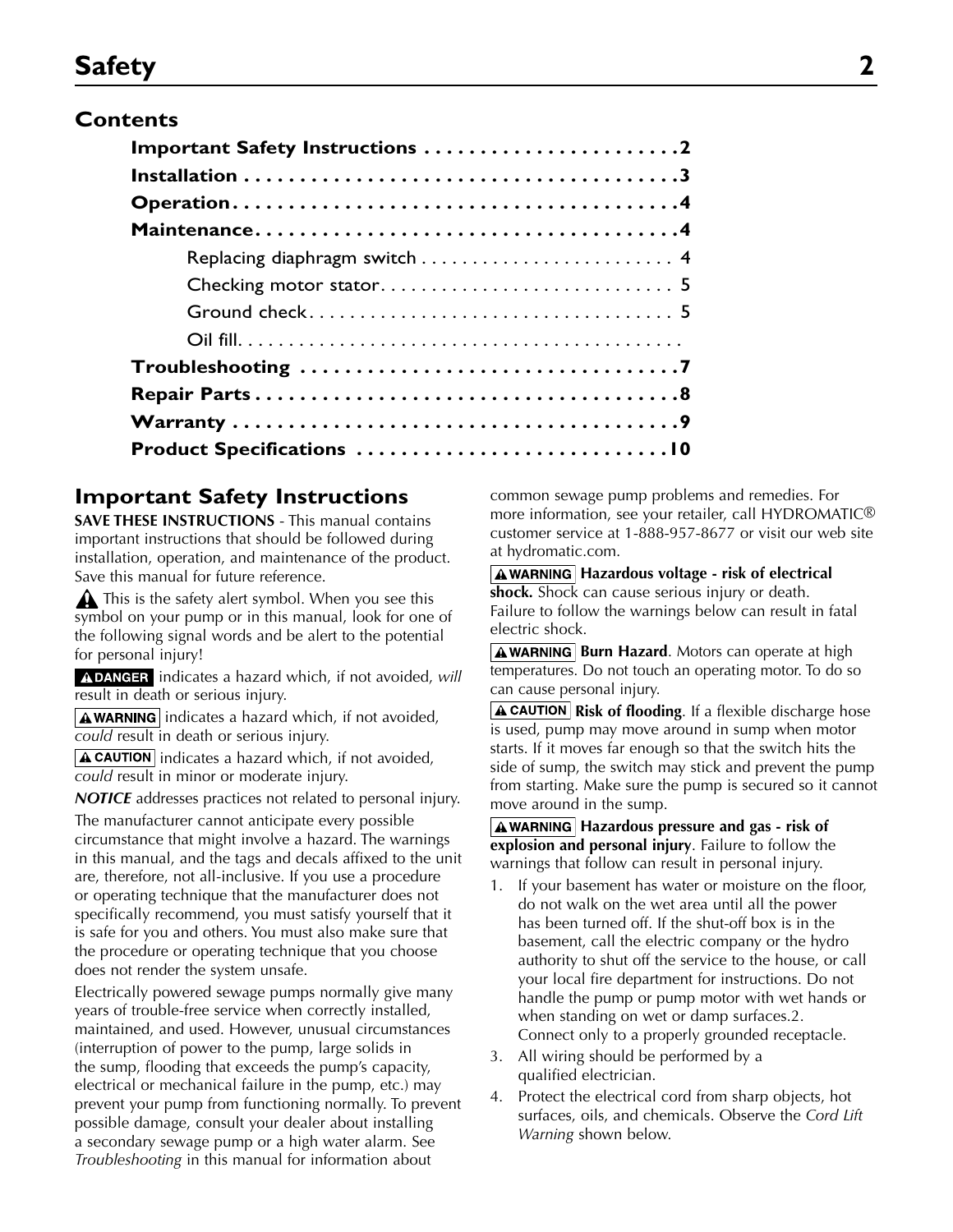# **Safety • Installation 3**

5. **Risk of explosion and hazardous gas.** Septic tank must be vented in accordance with local plumbing codes.

 Do not smoke or use sparkable electrical devices or flame in a septic (gaseous) or possible septic sump.

If a septic sump condition exists and if entry into sump is necessary, then (1) provide proper safety precautions per OSHA requirements and (2) do not enter sump until these precautions are strictly adhered to.

 Do not install pump in location classified as hazardous per N.E.C., ANSI/NFPA 70- 2001.

- 6. Know the pump application, limitations and potential hazards.
- 7. Wear safety glasses at all times when working with the pump.
- 8. Keep the work area clean, uncluttered and properly lighted - secure all unused tools and equipment.
- 9. Keep visitors at a safe distance from working area.
- 10. Make the workshop child-proof with padlocks, master switches, and by removing starter keys.
- 11. Release all pressure within the system before servicing any component.
- 12. Provide a means of pressure relief for pumps whose discharge line can be shut-off or obstructed.
- 13. Periodically inspect the pump and system components. Perform routine maintenance as required.
- 14. Drain all the liquid from the system before servicing.

#### **California Proposition 65 Warning**

 $\Delta$  WARNING This product and related accessories contain chemicals known to the State of California to cause cancer, birth defects or other reproductive harm.

## **Installation**

Thank you for purchasing this HYDROMATIC® pump. To help ensure years of trouble-free operation, please read the manual carefully.

Before installation, check your local electrical and plumbing codes. A typical sewage pump installation is shown below.





## **Cord Lift Warning**

#### **Risk of electrical shock and fire.**

- 1. Attempting to lift or support the pump by the power cord can damage cord and cord connections, expose bare wires, and cause a fire or electrical shock.
- 2. Use handle on top of pump for all lifting or lowering of pump. Disconnect the power to the pump before doing any work on it or attempting to remove it from the pit.
- 3. Lifting or supporting the pump by the power cord will void the warranty.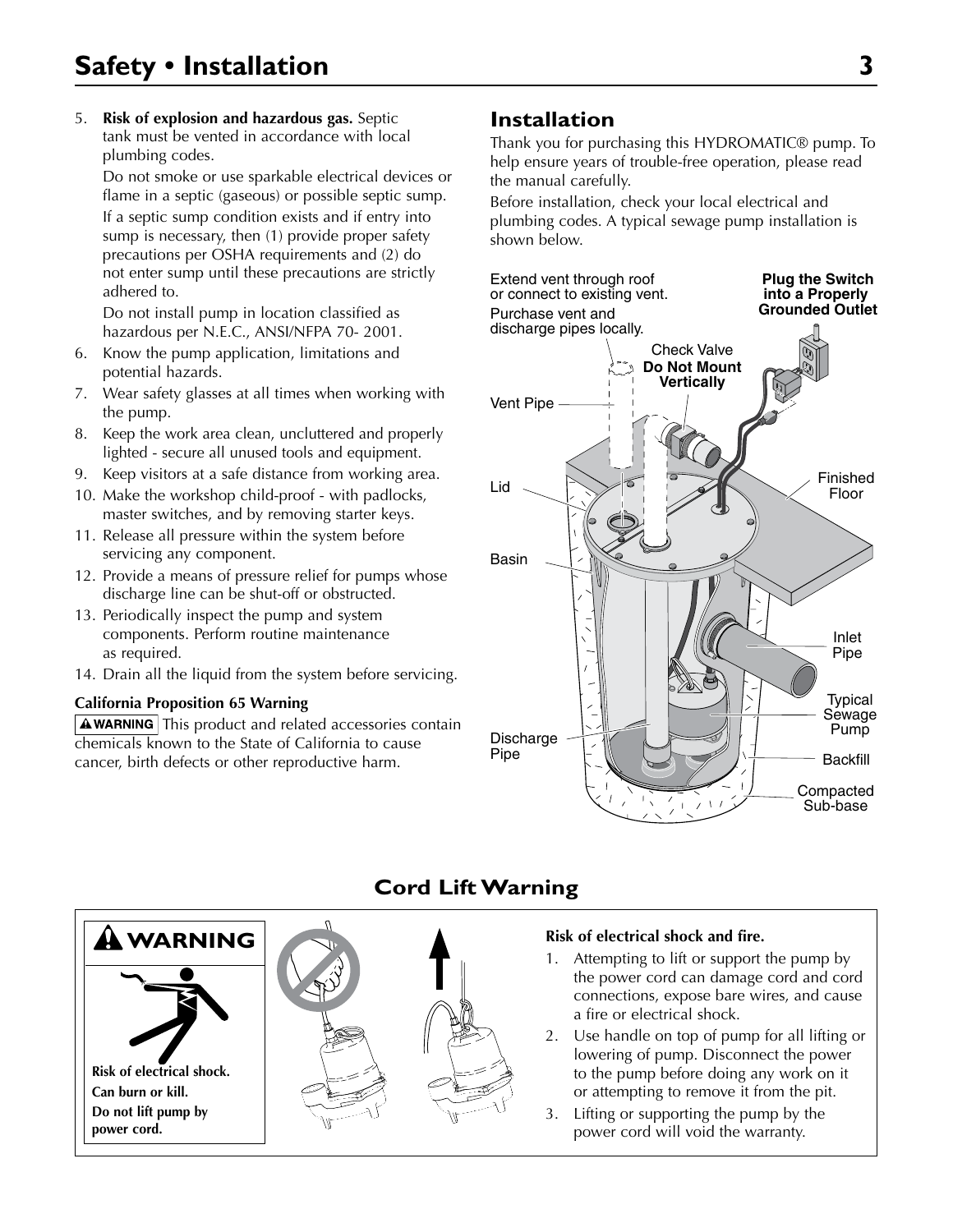#### **Follow these guidelines for installation:**

- 1. Provide properly sized sump (see *Specifications*).
- 2. Do not set pump directly on the bottom of sump pit if it is not solid. Raise the pump by using bricks or concrete blocks underneath it.
- 3. Make sure sump is free of string, cloth, nails, gravel, etc. before installing pump.
- 4. Do not remove ground pin from electrical plug.
- 5. Do not use an extension cord to operate this pump.
- 6. For proper automatic operation, make sure the pump power cord is plugged into the piggyback receptacle on the switch cord. Three phase models must be properly connected to a suitable control panel. Do not cut, crimp, or bend single phase switch power cord (**15**). The vent tube needs to "breathe" for proper operation of switch. This may cause pump failure and void warranty.
- 7. Use steel or plastic pipe for all connecting lines between pump and sewer outlet. *NOTICE*: Some city regulations do not

allow installing a pump with plastic pipe. Check local regulations.

- 8. Use PTFE pipe thread sealant tape on pipe connections. Do not use ordinary pipe joint compound on plastic pipe or pump. Pipe joint compound can attack plastics and damage pump.
- 9. In applications where the pump may sit idle for months at a time, it is recommended that the pump(s) be cycled every month to ensure the pumping system is working properly when needed.
- 10. A check valve should be installed horizontally in discharge pipe.
- 11. The optional Hydromatic Q Alert is an audible alarm system for high water conditions. It should be installed in every sump for greater protection.

*NOTICE*: Q Alert is for indoor use only. Other Q Alarm and control panels are available for outdoor use. Contact your HYDROMATIC distributor for applications.

12. Use pump partially or completely submerged for pumping waterlike liquids. The pump will pump solid materials up to 2" (spherical) in diameter. **A CAUTION** Risk of fire. Do not pump flammable liquids. Strong chemicals or salt water should not be pumped without consulting your HYDROMATIC distributor for proper seals and coatings.

### **Operation**

*NOTICE*: Do not allow pump to run in a dry sump. Doing so will void the warranty and may damage the pump.

An automatic overload protector in the motor will protect the motor from burning out due to overheating/ overloading. When the motor cools down, the overload protector will automatically reset.

If overload trips frequently, check for the cause. It could be a stuck impeller, wrong/low voltage, or electrical failure in motor. If an electrical failure in the motor is suspected, have it serviced by a competent repairman.

### **Maintenance**

Read the following instructions carefully before replacing any parts. Reasonable care and safe methods should be practiced. Check local codes and requirements before installation. Only a competent plumber/electrician should make the installations.

Submerge pump in a disinfectant solution (dilute chlorine bleach) for at least one hour before disassembling pump. Check for an obstruction in the impeller by looking through the suction hole of the pump. The shaft should turn freely if unobstructed. Keep fingers, clothing or any material from suction inlet.

#### **The steps described in this section should be performed only by an authorized service center.**

*NOTICE*: Read all directions before replacing any parts. Remove pump and switch from power source before servicing.

The numbers in parentheses, such as "(**3**)" or "(**16**)", refer to item numbers used on the *Repair Parts* diagram.

### **Replacing diaphragm switch**

From switch housing (**15**) remove screw (**14**) from housing. Replace with new switch. Insert screw (**14**) into housing (**15**) and tighten. Plug pump power cord into the piggyback receptacle on the switch cord, and then switch plug into correct power source.

### **Checking motor operation**

Plug power cord directly in power source to check motor operation. Motor should start and run smoothly. If motor does not start, pump must be dismantled and motor checked. Be certain to unplug cord before disconnecting any wires.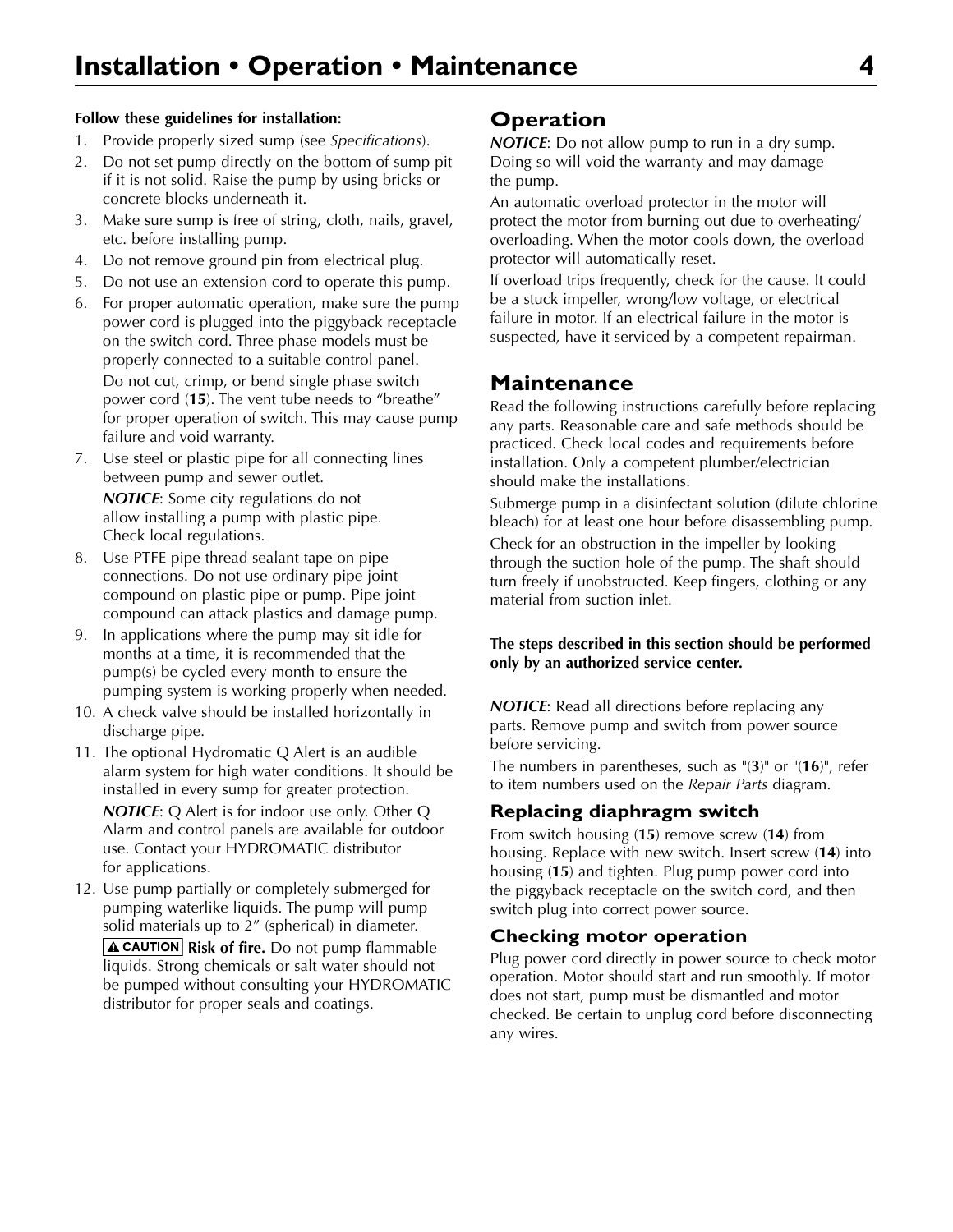### **Checking motor stator**

Remove plug (**21**) from top of housing (**19**) and pour oil into a clean glass container. There are approximately two quarts of oil in the motor housing. If oil is clear, it will indicate motor is not burned and there has been no water leak into the motor. If oil is black, it will indicate a burned stator. If oil is cloudy, it will indicate water in motor oil, so all seals should be replaced.

Remove bolts (**17**) to separate volute case (**12**) from motor housing. Remove O-ring (**18**) and seal plate (**11**) from motor housing. Remove bolts to separate motorstator from rotor. If stator is visibly burned, it must be replaced. If stator is not burned but the oil shows signs of water, stator can be checked with the ohmmeter to see if it can be used.

### **Ground check**

Set ohmmeter scale to R X 1 scale and check meter by putting both meter leads together and adjusting the needle knob until meter reads zero. If meter cannot be adjusted to zero, the batteries in meter must be replaced. *NOTICE*: Always reset meter to zero [0] when going to a new scale before making any measurements.

If wire is OK, meter needle will go to near zero and stay there. If meter needle does not move, the wire has an open and the wire must be repaired or replaced.

Connect one meter lead to one blade terminal of stator and touch other meter lead to motor stator housing (**4**). If the resistance to the ground is less than 500,000 ohms, stator must be dried out before retesting. To dry out, place pump in 220 degree oven for four hours. Recheck after motor cools.

If motor is thoroughly dry, needle of ohmmeter will not move on the ground check. This indicates a reading of 50 megohms or higher. When making the ground check, if the needle goes to zero, the motor has a wire touching the stator shell at some place and the stator will have to be replaced.

*NOTICE*: If motor shows a satisfactory ground check then the winding resistance must be checked.

### **Winding resistance test**

Use ohmmeter with scale set to R X 1 scale. On this scale, meter reads directly in ohms. Recheck to zero [0] before making a reading on the winding.

*NOTICE*: If water is found in motor, seal should be replaced.

### **Replacing seal**

Hold rotor. On 3 phase motors only, remove the impeller screw and impeller washer. Unscrew impeller (**13**). Tap on end of shaft with plastic or rubber hammer. This will push the rotating seal (**10**) from shaft and also push lower bearing from seal plate. Clean seal plate (**11**) and motor housing (**19**) thoroughly. All sand and dirt must be removed. Remove stationary ceramic seat of seal (**10**) from seal plate. Push new ceramic seat into seal plate. Use O-ring Lube on rubber ring. Replace rotor in seal plate (**11**). Use care in putting shaft through ceramic seat to be sure it is not chipped. Inspect seal after shaft is in place. If seal has been chipped it must be replaced. Do not replace rotating part of seal until the balance of the pump is assembled.

### **Bearings**

When the pump rotor has been removed, check bearings before replacing. If bearings are rusted or rough when turned, they should be replaced. When installing a replacement bearing, press only on the inner face. If a press is not available, bearings can be tapped on, using a sleeve that bears only on the inner face.

*NOTICE*: Never pound on the outer face of the bearing as this will cause bearing damage.

### **Reassembly**

- 1. Push the new rotor shaft and ball bearing assembly into the seal plate. (Note that the replacement rotor must be of the same manufacture as the existing stator, or vice versa.) Reassemble the motor (**4**) to the seal plate (**11**) with the four long cap screws. Be sure to tighten down the bolts evenly and firmly to prevent cocking of the stator. An uneven assembly can cause the rotor to rub the motor causing the motor to short.
- 2. Press the new ceramic seal (**10**) in place with the rubber ring facing the impeller. This should have a thin oil (dielectric, same as in motor housing) coating.

*NOTICE*: Ceramic must be kept clean. Any dirt will cause seal failure.

3. Start the impeller (**13**) on the shaft one to two turns; then, add a drop of <sup>2</sup>Loctite<sup>®</sup> #243 to the impeller threads and screw the impeller hand tight. The impeller will force the ceramic seal into position. The shaft should be free of dirt, grease, etc., or the Loctite® will not hold as designed. Replace impeller washer and impeller screw to the shaft on three phase models.

2 Henkel Corporation, Germany

*NOTICE*: Loctite<sup>®</sup> overrun onto the seal or bearing will result in shaft seizure.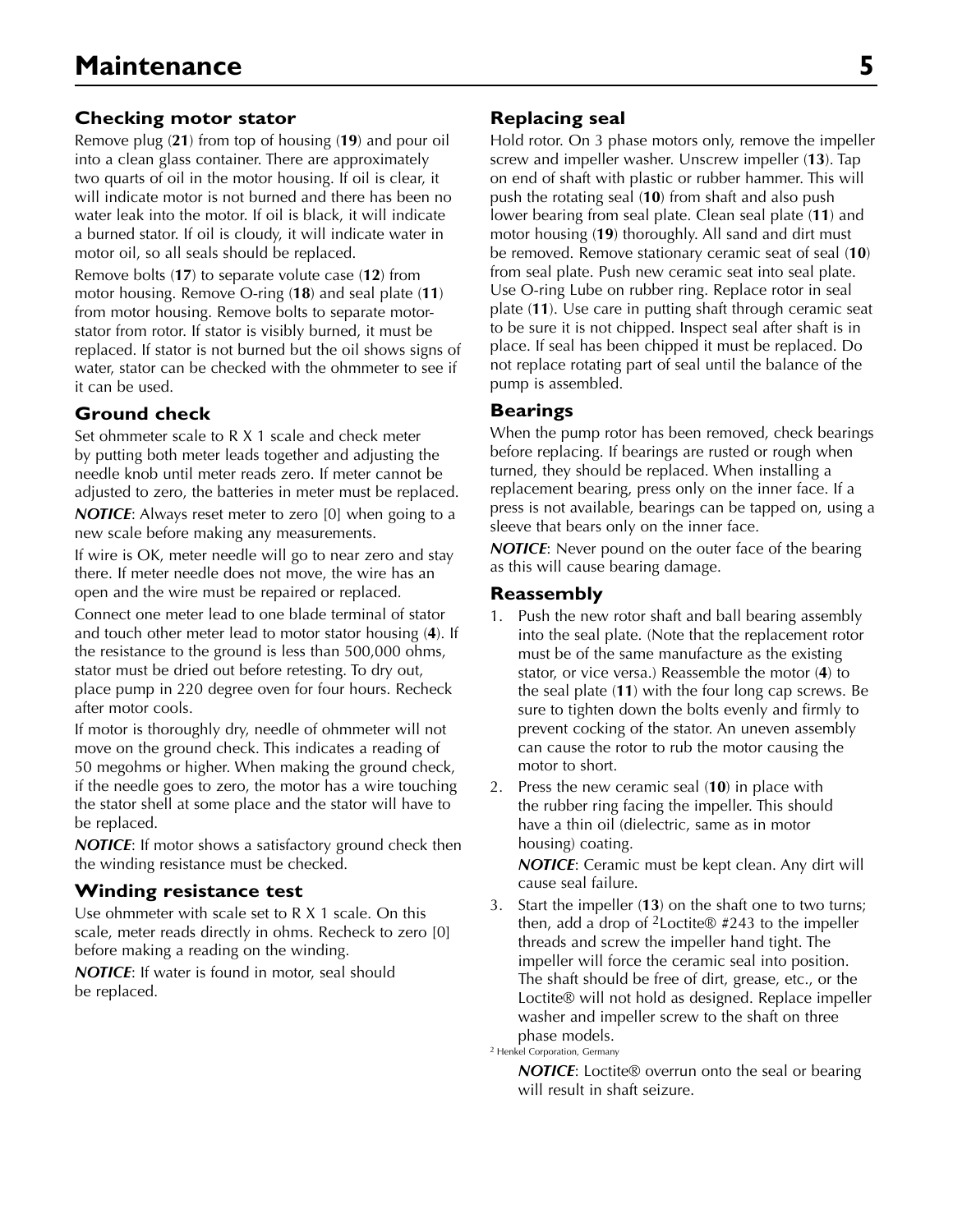- 4. Remove the old seal ring (**18**) and stretch on new ring with O-ring lube. Do not roll the ring onto seal plate or water leakage into the motor housing will result.
- 5. Fasten the ground wire inside the motor housing and tuck wires up into the housing to prevent rubbing on the rotor; then assemble housing (**19**) to volute (**12**) with bolts (**17**).
- 6. Before filling the motor housing with oil, a seal leak test should be performed. Apply 7 to 8 pounds of air pressure in the 1/4" NPT tap (**21**) on the top of the motor cover and seal chamber.

*NOTICE* Too much pressure will damage the seal. Seal would have to be replaced.

Then submerge the pump in water and check for leaks. If a leak occurs, isolate where it is coming from and correct the problem by replacing the failed part.

HYDROMATIC pumps have a small air vent hole in the impeller cavity to let out trapped air. If this hole becomes plugged, pump may air lock. To break the air lock, use a small screwdriver to clear hole in the impeller cavity.

 As a secondary precaution in installations of this type, an 1⁄8" hole should be drilled in the discharge pipe just above the volute. The check valve should be at least 12 inches above pump discharge and mounted horizontally. Do not put check valve directly into pump discharge opening.

*NOTICE*: In sumps where the pump is operating daily, air locking rarely occurs.

### **Oil fill**

- 1. After seal leak test is satisfactory, remove unit from water and wipe or blow off any excess water.
- 2. Do not put oil in motor with any water present in motor cavity.
- 3. Use refined paraffinic transformer oil, 3Shellflex™ 2210 or equivalent.

3 Shell Oil Company, Texas

- 4. Slowly fill oil to 1/8" over windings in motor housing through opening (**21**). Use an oil fill tube that will go into holes so that air can escape. Replace plug (**21**). *NOTICE* Do not fill the motor housing completely – allow air space for expansion.
- 5. Connect power cord wires to terminals in panel, or connect power source, and check pump running. Motor should run smoothly and be free of vibration. Pump is ready for operation.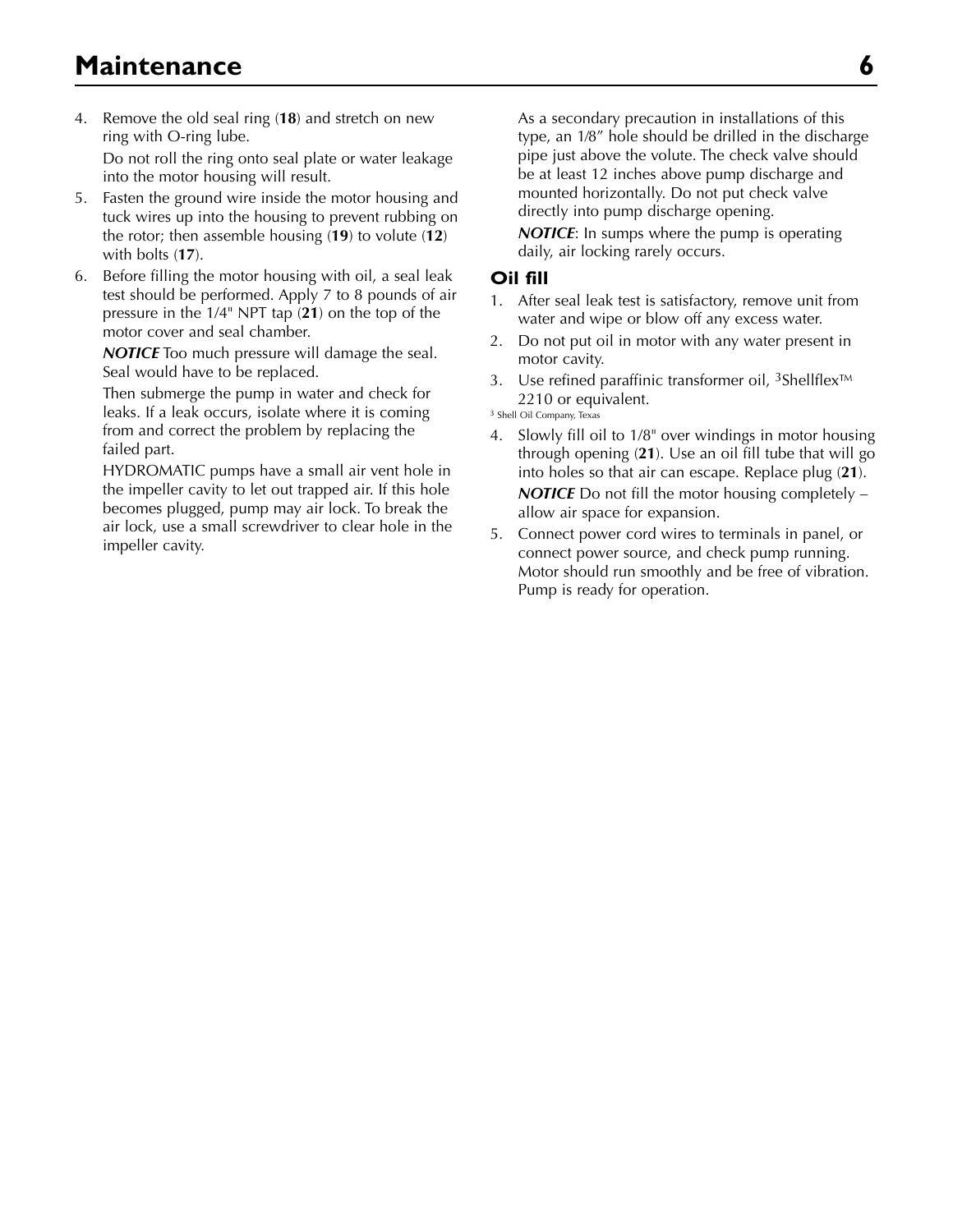**AWARNING** Hazardous voltage. Can shock, burn, or kill. Disconnect power before attempting any service or repair work on pump.

**A** WARNING Hazardous impellers and unexpected starts **which can cause loss of fingers.** Keep hands away from pump suction inlet when working on or servicing pump.

| Symptom                | <b>Possible Cause(s)</b>                                     | <b>Corrective Action</b>                                                                                                                                                                                                                                        |  |
|------------------------|--------------------------------------------------------------|-----------------------------------------------------------------------------------------------------------------------------------------------------------------------------------------------------------------------------------------------------------------|--|
|                        | Motor protector tripped.                                     | Allow motor to cool. Make sure pump is completely submerged. Clear debris from volute<br>and impeller. Check for high amp draw.                                                                                                                                 |  |
| Motor not running      | Open circuit breaker or blown fuse.                          | Replace fuse or reset breaker. If circuit breaker opens repeatedly, don't reset it - call a<br>licensed electrician.                                                                                                                                            |  |
|                        | Impeller clogged or binding.                                 | Check amp draw. If it is more than twice the nameplate amps, the impeller is locked.<br>Bearings and shaft may be damaged. DISCONNECT POWER, clear debris from volute,<br>impeller, and cutter as needed.                                                       |  |
|                        | Power cable damaged.                                         | Resistance between power cable and ground should be infinity. If any reading is less than<br>infinity, call a licensed electrician.                                                                                                                             |  |
|                        | Bad control panel.                                           | Inspect control panel wiring. Call a licensed electrician.                                                                                                                                                                                                      |  |
|                        | Defective liquid level switch.                               | With switch disconnected from power, check continuity through switch while activating<br>liquid level switch. Replace switch if necessary.                                                                                                                      |  |
|                        | Not enough liquid in wet well to activate<br>controls.       | Allow the liquid to rise several inches above the switch-on level.                                                                                                                                                                                              |  |
|                        | Liquid level cords tangled                                   | Untangle cords for free operation.                                                                                                                                                                                                                              |  |
|                        | Automatic controls defective                                 | Try running pump in manual mode. If it runs, the automatic control is at fault.                                                                                                                                                                                 |  |
| Pump runs continuously | Liquid level control cords tangled                           | Untangle cords for free operation.                                                                                                                                                                                                                              |  |
|                        | Pump is airlocked.                                           | Stop pump for about one minute, then restart. Repeat stopping and starting until the<br>airlock clears. If the airlock persists, DISCONNECT POWER, pull the pump and drill a<br>1/8" hole in the discharge pipe between the pump discharge and the check valve. |  |
|                        | Flow in matches or exceeds the pump's<br>capacity.           | A larger pump or more pumps may be needed.                                                                                                                                                                                                                      |  |
|                        | Check valve plugged, stuck shut, or<br>installed backwards.  | Make sure check valve is installed correctly (flow arrow should point away from pump)<br>and functioning correctly.                                                                                                                                             |  |
|                        | System head excessive.                                       | Consult dealer.                                                                                                                                                                                                                                                 |  |
|                        | Pump suction plugged.                                        | DISCONNECT POWER, pull pump, inspect, and clear as needed.                                                                                                                                                                                                      |  |
| Little or no effluent  | Wrong voltage or not wired correctly.                        | Check pump's rotation; check nameplate voltage against supply voltage (they must<br>match); consult a licensed electrician.                                                                                                                                     |  |
| delivered from pump    | Pump is air locked.                                          | Stop pump for about one minute, then restart. Repeat stopping and starting until the<br>airlock clears. If the airlock persists, DISCONNECT POWER, pull the pump and drill a<br>1/8" hole in the discharge pipe between the pump discharge and the check valve. |  |
|                        | Worn or damaged impeller.                                    | DISCONNECT POWER, pull pump and inspect impeller. Replace if necessary.                                                                                                                                                                                         |  |
|                        | Liquid level controls incorrectly installed<br>or defective. | Reposition or replace as necessary.                                                                                                                                                                                                                             |  |
|                        | No discharge check valve installed.                          | Install discharge check valve.                                                                                                                                                                                                                                  |  |
|                        | Discharge check valve stuck open.                            | Repair or replace check valve as necessary.                                                                                                                                                                                                                     |  |
| Pump cycles constantly | Sewage wetwell too small.                                    | Consult dealer.                                                                                                                                                                                                                                                 |  |
|                        | Liquid level controls incorrectly installed<br>or defective. | Reposition or replace as necessary.                                                                                                                                                                                                                             |  |
|                        | Pump too small for inlet flow.                               | Consult dealer about larger pump or second pump.                                                                                                                                                                                                                |  |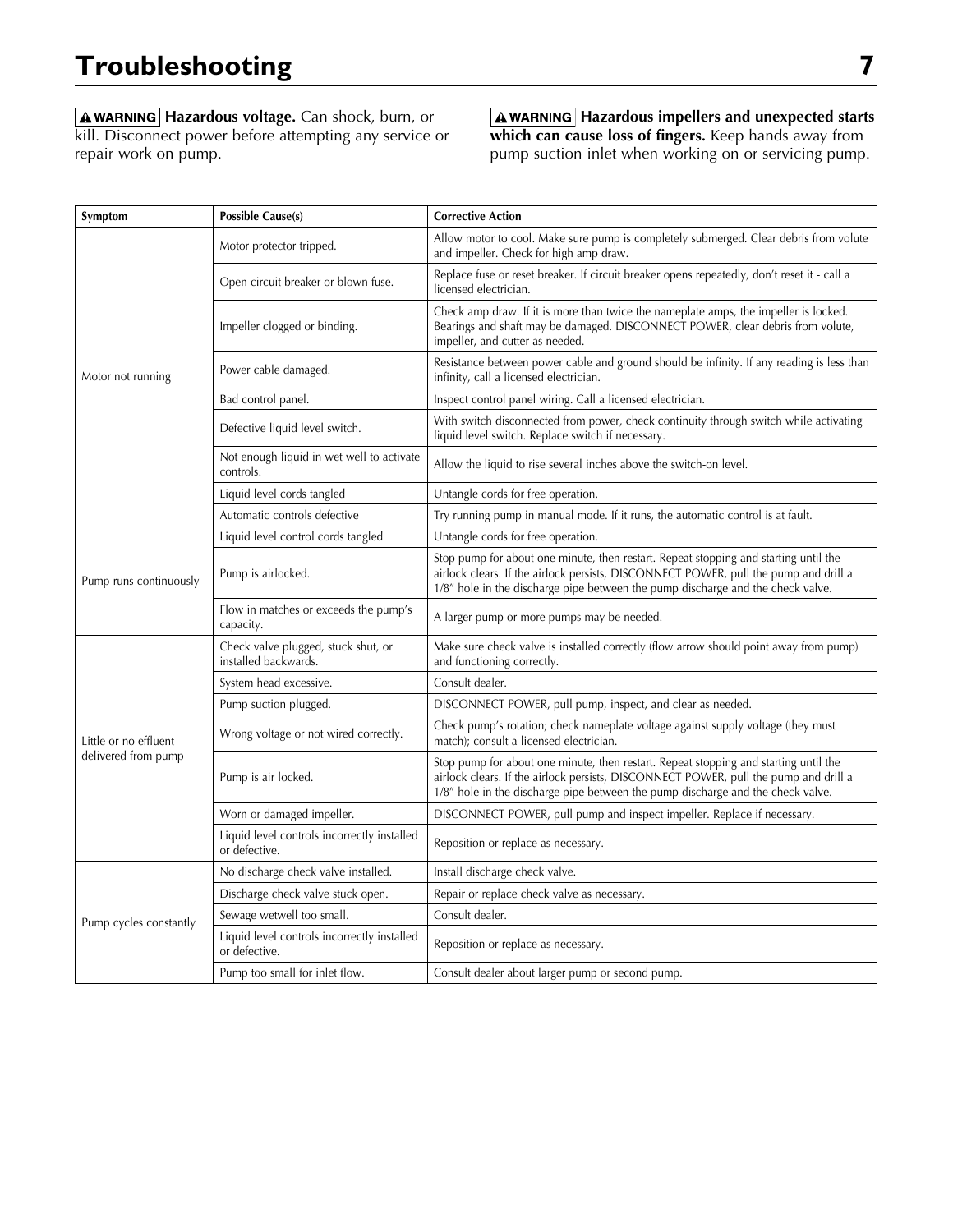# **Repair Parts 8**



| Ref.           | <b>Description</b>        | Qty.           | <b>Part Number</b> |
|----------------|---------------------------|----------------|--------------------|
| 1              | Cord Nut (All 1Ø)         | 1              | 000750051          |
| $\overline{2}$ | Ring Seal (All 1Ø)        | $\mathbf{1}$   | 001390141          |
|                | Wire Terminal (All $1Ø$ ) | 1              | 060000821          |
| 3              | Wire Terminal (All 1Ø)    | $\overline{2}$ | 060000811          |
|                | Wire Connector (All 3Ø)   | $\overline{4}$ | 000730011          |
|                | Motor 115/1/60            | 1              | 133711001          |
|                | Motor 230/1/60            | 1              | 133721001          |
| $\overline{4}$ | Motor 200/1/60            | 1              | 133731001          |
|                | Motor 200/3/60            | $\mathbf{1}$   | 108343001          |
|                | Motor 230-460/3/60        | 1              | 108341001          |
|                | Motor 380/3/60            | 1              | 108342001          |
|                | Motor 575/3/60            | 1              | 108787001          |
| 5              | Clamp Ring                | 1              | 056770003          |
| 6              | <b>Flathead Screw</b>     | 3              | 009840011          |
|                | Discharge Flange 2" (STD) | 1              | 002080002          |
| 7              | Discharge Flange 3" (OPT) | 1              | 002070002          |
|                | Capscrew (2" Discharge)   | $\overline{2}$ | 19103A052          |
| 8              | Capscrew (3" Discharge)   | $\overline{2}$ | 19103A043          |
| 9              | Gasket                    | 1              | 003240011          |

| Ref. | <b>Description</b>                 | Qty. | <b>Part Number</b> |
|------|------------------------------------|------|--------------------|
| 10   | Shaft Seal                         | 1    | 014525A010         |
| 11   | Seal Plate                         | 1    | 068460002          |
| 12   | Volute                             | 1    | 068180002          |
| 13   | Impeller                           | 1    | 047810002          |
| 14   | Screw                              | 1    | 000300211          |
| 15   | Diaphragm Switch 115V-20' (STD)    | 1    | 149740225          |
|      | Diaphragm Switch 230V-20' (STD)    | 1    | 149740235          |
| 16   | Switch Bracket                     | 1    | 055020051          |
| 17   | Capscrew                           | 3    | 001010101          |
| 18   | O-Ring<br>1                        |      | 000770031          |
| 19   | Motor Housing                      | 1    | 000565002          |
| 20   | Handle                             | 1    | 000600005          |
| 21   | Pipe Plug                          | 1    | 149810011          |
| 22   | Power Cord 16/3 115V/1/60 -20'     | 1    | 146230201          |
|      | Power Cord 16/3 200-230V/1/60 -20' | 1    | 146232201          |
|      | Power Cord Ass'y 3E - 20'          | 1    | 116440895          |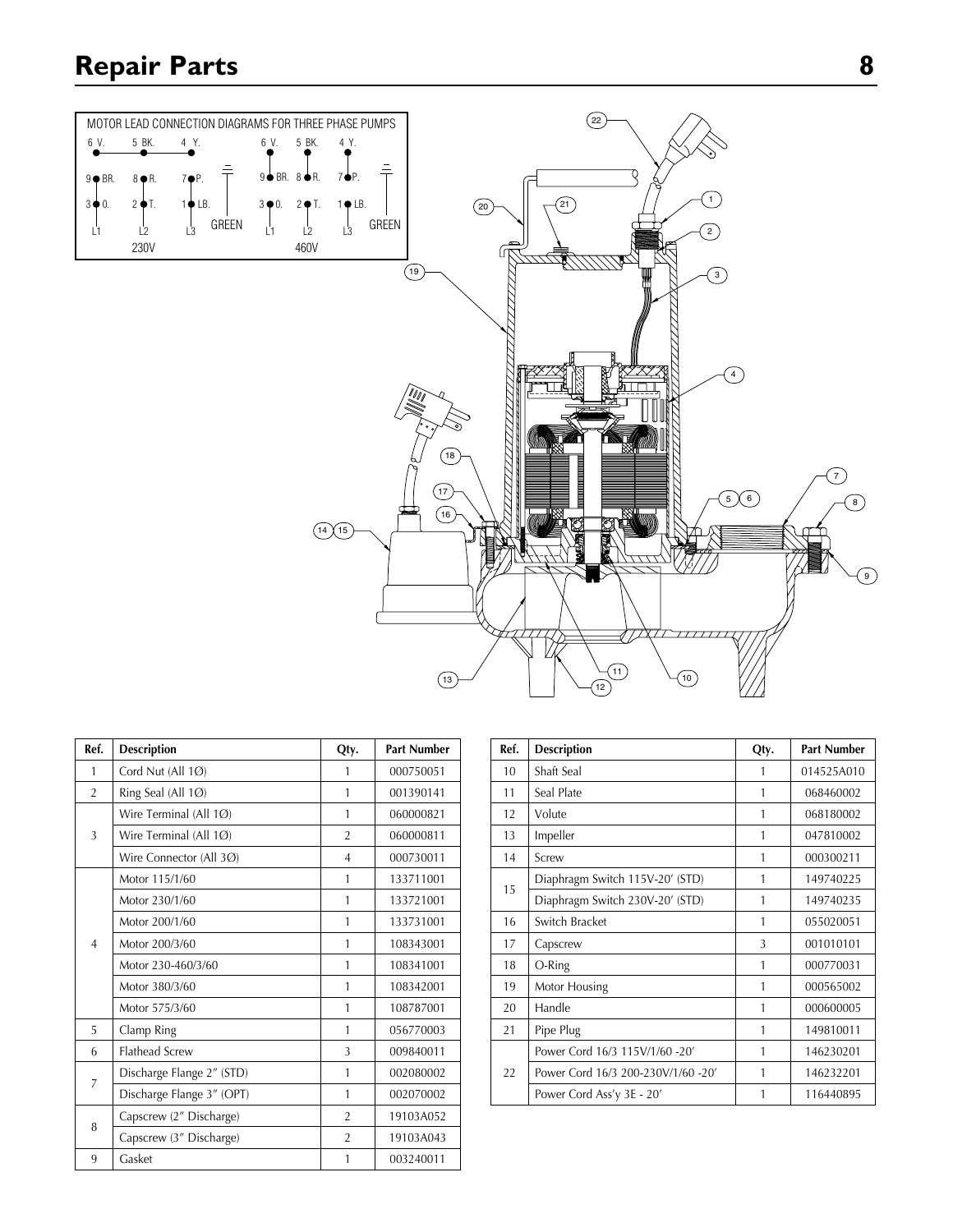### **Limited Warranty**

HYDROMATIC warrants to the original consumer purchaser ("Purchaser" or "You") of HYDROMATIC Sump Pumps, Effluent Pumps, Sewage Pumps (other than 2-1/2"), and Package Systems, that they will be free from defects in material and workmanship for the Warranty Period of 36 months from date of manufacture.

**Warranty** installation, or improper maintenance. Without limiting the foregoing, operating a three phase motor with single phase power Our warranty will not apply to any product that, in our sole judgement, has been subject to negligence, misapplication, improper through a phase converter will void the warranty. Note also that three phase motors must be protected by three-leg, ambient compensated, extra-quick trip overload relays of the recommended size or the warranty is void.

Your only remedy, and HYDROMATIC's only duty, is that HYDROMATIC repair or replace defective products (at HYDROMATIC's choice). You must pay all labor and shipping charges associated with this warranty and must request warranty service through the installing dealer as soon as a problem is discovered. No request for service will be accepted if received after the Warranty Period has expired. This warranty is not transferable.

EXCEPTIONS: Hydromatic Special Application Pumps, Battery Back-Up Sump Pumps, Filtered Effluent Pumps, Grinder Pumps, and 2-1/2" Sewage Pumps are warranted for a period of 12 months from date of purchase or 18 months from date of manufacture, whichever comes first.

HYDROMATIC SHALL NOT BE LIABLE FOR ANY CONSEQUENTIAL, INCIDENTAL, OR CONTINGENT DAMAGES WHATSOEVER.

THE FOREGOING LIMITED WARRANTIES ARE EXCLUSIVE AND IN LIEU OF ALL OTHER EXPRESS AND IMPLIED WARRANTIES, INCLUDING BUT NOT LIMITED TO IMPLIED WARRANTIES OF MERCHANTABILITY AND FITNESS FOR A PARTICULAR PURPOSE. THE FOREGOING LIMITED WARRANTIES SHALL NOT EXTEND BEYOND THE DURATION PROVIDED HEREIN.

Some states do not allow the exclusion or limitation of incidental or consequential damages or limitations on the duration of an implied warranty, so the above limitations or exclusions may not apply to You. This warranty gives You specific legal rights and You may also have other rights which vary from state to state.

This Limited Warranty is effective June 1, 2011 and replaces all undated warranties and warranties dated before June 1, 2011.

### **HYDROMATIC 293 Wright Street, Delavan, WI 53115 Phone: 888-957-8677 • Fax: 800-426-9446 • Web Site: hydromatic.com**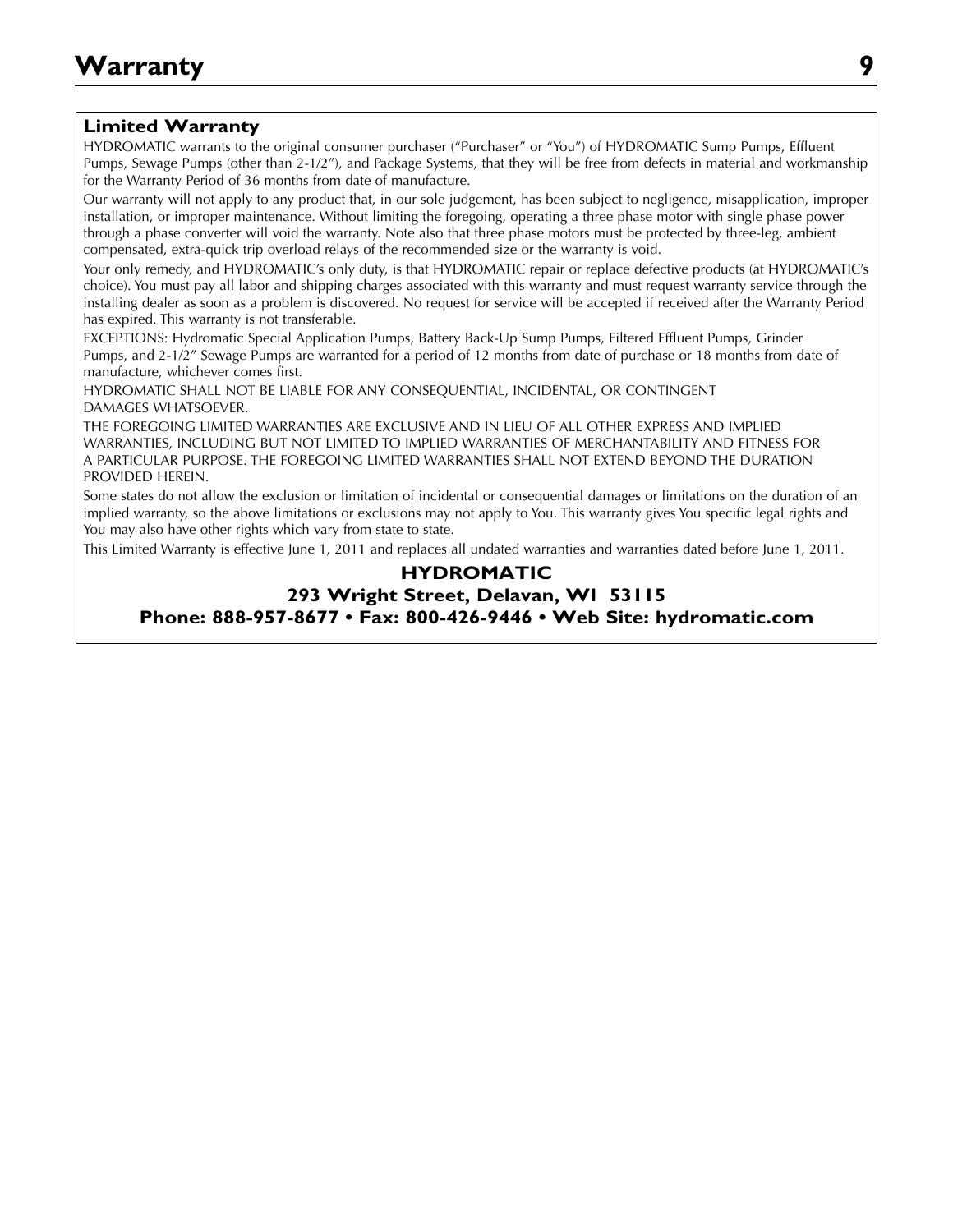# **Product Specifications**

| Model Family                       | <b>SK60</b>                                                                                                                                                                        |
|------------------------------------|------------------------------------------------------------------------------------------------------------------------------------------------------------------------------------|
| <b>Typical Application:</b>        | Sewage, dewatering                                                                                                                                                                 |
| Capacities:                        | up to 130 GPM (8.2 LPS)                                                                                                                                                            |
| Heads:                             | up to $28 \text{ ft} (8.5 \text{ m})$                                                                                                                                              |
| Electrical:                        | 115V, 1ø, 12.0 FLA, 60Hz; 208V, 1ø, 6.9 FLA, 60Hz; 230V, 1ø, 6.0 FLA, 60Hz; 208V, 3ø, 2.9 FLA, 60Hz; 230V,<br>3ø, 2.5 FLA, 60Hz; 460V, 3ø, 1.3 FLA, 60Hz; 575V, 3ø, 1.04 FLA, 60Hz |
| Motor:                             | (single phase) - 6/10 HP split phase with thermal overload protection, 1750 RPM;<br>(three phase) - 6/10 HP polyphase, 1750 RPM                                                    |
| Intermittent Liquid Temperature:   | $140^{\circ}F(60^{\circ}C)$                                                                                                                                                        |
| Minimum Recommended Sump Diameter: | Simplex = $24^{\circ}$ (609.6 mm); Duplex = $36^{\circ}$ (914.4 mm)                                                                                                                |
| Automatic Operation:               | Diaphragm pressure switch (single phase only, manual available)                                                                                                                    |
| Materials of Construction:         | Class 30 cast iron                                                                                                                                                                 |
| Impeller:                          | Class 30 cast iron two-vane nonclog                                                                                                                                                |
| Discharge Size:                    | 2" NPT (50.8 mm); 3" NPT (76.2 mm) optional                                                                                                                                        |
| Solids Handling:                   | $2''$ (50.8 mm)                                                                                                                                                                    |
| Power Cord:                        | 1ø, 115V - 10', STW-A (20' optional); other 1ø and all 3ø - 20', STW-A                                                                                                             |

# **Performance Curve**

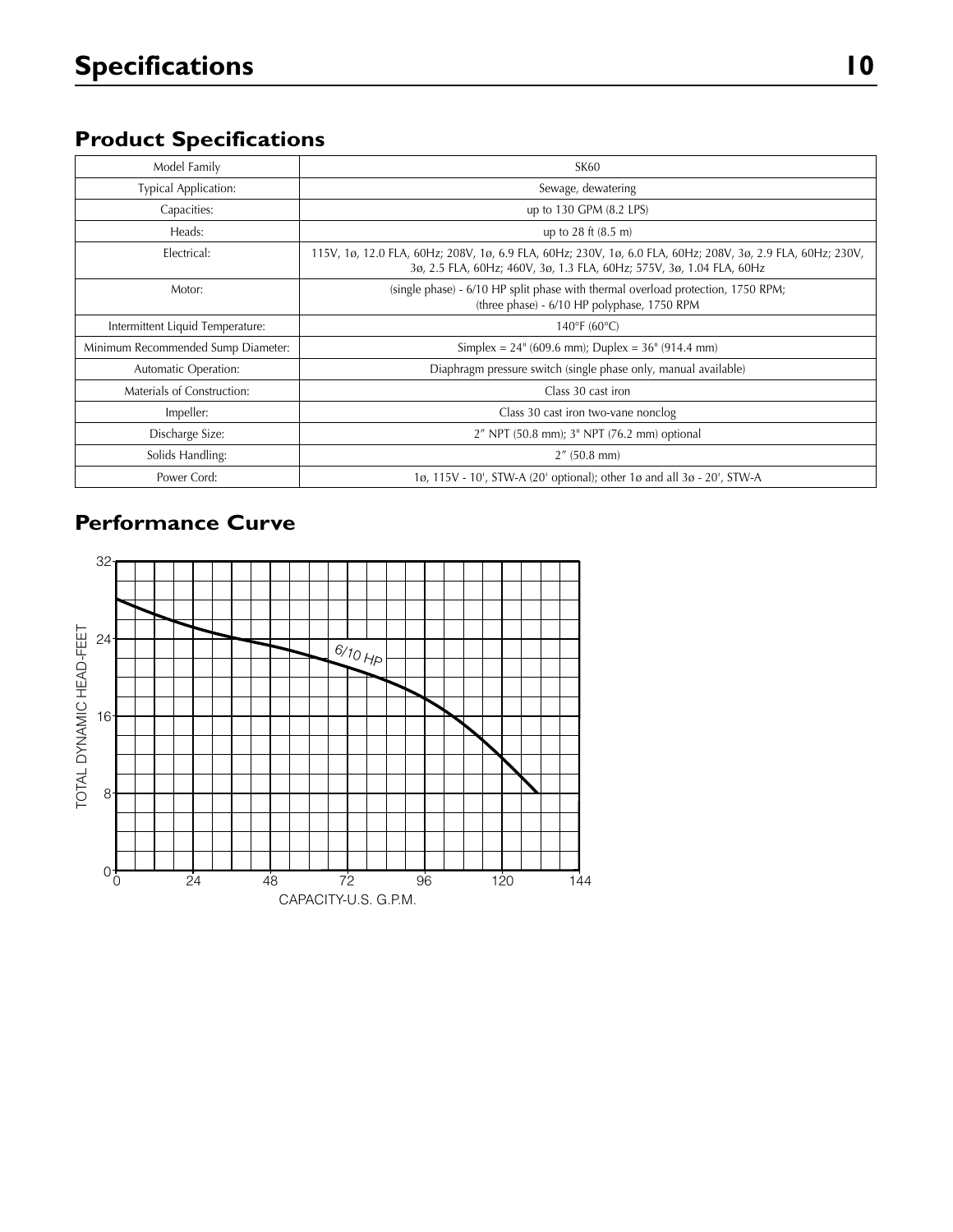### **Table des matières**

| Remplacement de l'interrupteur à diaphragme  14 |
|-------------------------------------------------|
| Vérification du stator du moteur 14             |
| Vérification de la terre 14                     |
|                                                 |
|                                                 |
|                                                 |
|                                                 |
|                                                 |

### **Directives de sécurité importantes**

**Conservez ces directives** – Ce manuel renferme d'importantes directives qu'il faut suivre durant l'installation et l'entretien de la pompe. Conservez ce manuel pour référence future.

Ce symbole  $\bigwedge$  indique qu'il faut être prudent. Lorsque ce symbole apparaît sur la pompe ou dans cette Notice, rechercher une des mises en garde qui suivent, car elles indiquent un potentiel de blessures corporelles!

Le mot signal **ADANGER** indique un danger qui, s'il n'est pas évité, *causera* la mort ou des blessures graves.

Le mot signal **AAVERTISSEMENT** indique un risque qui, s'il n'est pas évité, *pourrait causer* la mort ou des blessures graves.

Le mot signal  $\boxed{\text{A}$  ATTENTION indique un risque qui, s'il n'est pas évité, *pourrait causer* des blessures mineures ou modérées.

Le mot *AVIS* est utilisé pour les pratiques qui ne sont pas reliées aux blessures personnelles.

Le fabriquant ne peut anticiper toutes les circonstances potentielles pouvant comporter un danger. Par conséquent, les avertissements contenus dans le présent manuel, ainsi que les plaques et les décalques apposés sur l'unité n'englobent pas toutes les possibilités. Si vous utilisez une procédure, une méthode de travail ou une technique d'opération non spécifiquement recommandée par le fabricant, vous devez vous assurer qu'elle ne compromet pas votre sécurité ni celle des autres. Vous devez également vous assurer que la procédure, la méthode de travail ou la technique d'opération que vous choisissez ne rende pas la pompe dangereuse.

Normalement, les électropompes de puisard fournissent de nombreuses années de service sans incident si elles sont bien posées, entretenues et utilisées. Toutefois, certaines circonstances inhabituelles (interruption du courant alimentant la pompe, saletés/ débris dans le puisard, envahissement par l'eau dépassant le débit de pompage de la pompe, panne mécanique ou électrique de la pompe, etc.) peuvent empêcher la pompe de fonctionner normalement. Pour empêcher toute possibilité de dommages causés suite à un envahissement par l'eau, consulter le marchand

de chez qui la pompe a été achetée concernant la pose d'une pompe de puisard secondaire, d'une pompe de puisard de secours fonctionnant sur le courant continu et/ou d'une alarme de niveau haut d'eau. Se reporter au «*Tableau de recherche des pannes*» de cette Notice pour tout renseignement concernant les problèmes courants des pompes de puisard et comment y remédier. Pour plus de renseignements, s'adresser au marchand de chez qui on a acheté la pompe ou appeler le service à la clientèle HYDROMATIC® en composant le 1 800 468-7867 ou consulter notre site web hydromatic.com.

**A AVERTISSEMENT** Tension dangereuse - risque de secousses **électriques.** Les secousses électriques risquent de causer de graves blessures, voire la mort. Ne pas respecter les avertissements qui suivent risque de causer une électrocution mortelle.

**A AVERTISSEMENT** Risque de brûlure. Les moteurs peuvent fonctionner par des températures élevées. Ne pas toucher un moteur qui fonctionne.

**A ATTENTION** Risque d'inondation. Si un tuyau de refoulement souple est utilisé, la pompe risque de se déplacer dans le puisard lorsque le moteur démarrera. Si elle se déplace suffisamment loin, l'interrupteur risque de venir heurter la paroi du puisard et se coincer, ce qui empêchera la pompe de démarrer. S'assurer que la pompe est bien immobilisée de façon qu'elle ne puisse pas se déplacer dans le puisard.

**A AVERTISSEMENT** Pression dangereuse - risque d'explosion et **de blessures corporelles.** Ne pas respecter les avertissements qui suivent risque de causer des blessures corporelles.

1. Si le sol du sous-sol est humide ou couvert d'eau, ne pas marcher sur cette surface humide tant que toute l'alimentation en courant électrique n'aura pas été interrompue. Si le sectionneur principal se trouve au sous-sol, appeler la compagnie qui fournit l'électricité pour lui demander d'interrompre le service parvenant à la maison ou appeler le service d'incendie local pour plus de renseignements. Ne pas manipuler la pompe ou le moteur lorsqu'on a les mains mouillées ou lorsqu'on se tient sur une surface humide, mouillée ou dans l'eau.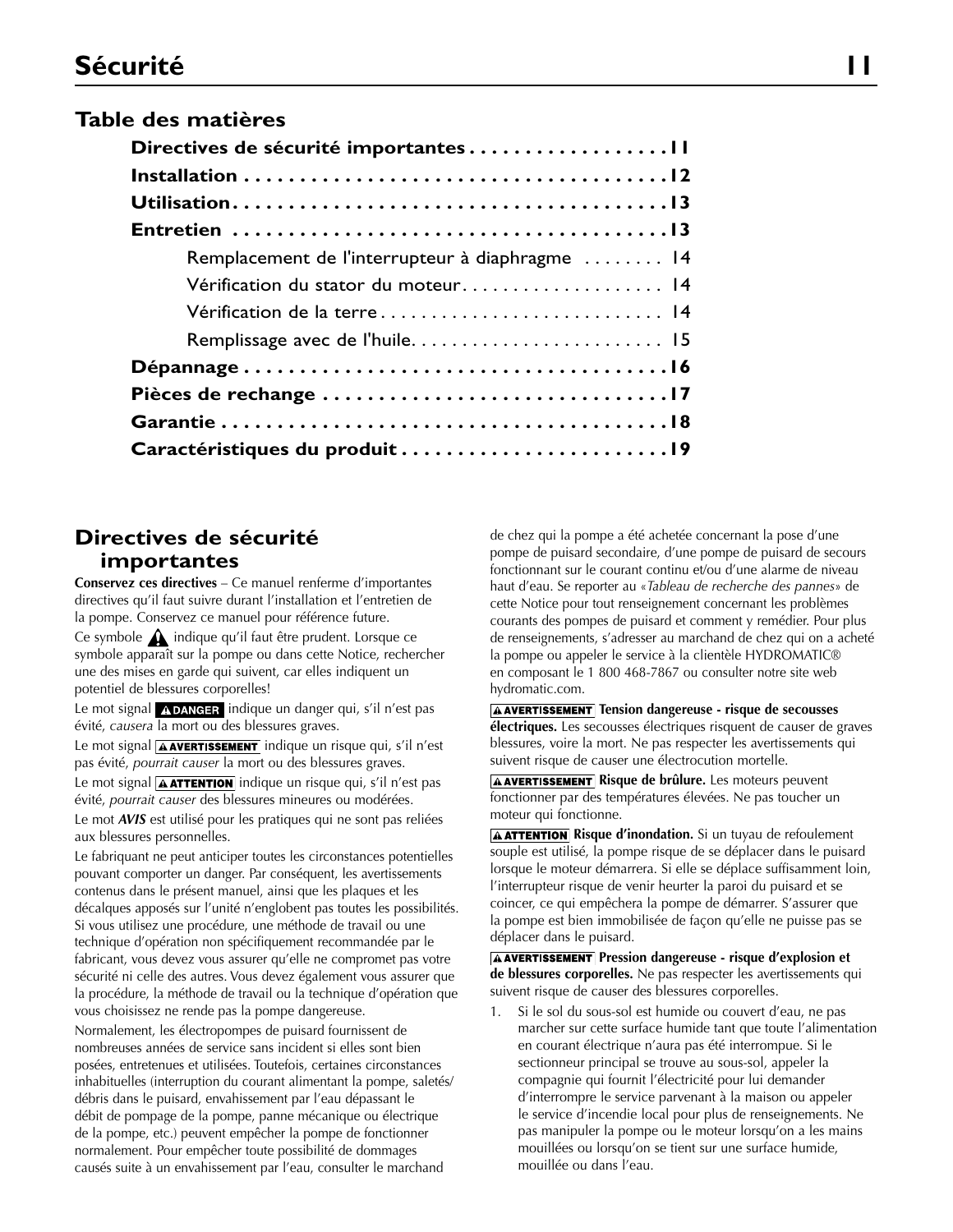# **Sécurité 12**

- 2. Ne brancher cette fiche que dans une prise de courant adéquatement mise à la terre.
- 3. Tout le câblage doit être effectué par un électricien qualifié.
- 4. Protéger le cordon électrique contre les objets tranchants, les surfaces chaudes, l'huile et les produits chimiques. Observer le *Avertissement concernant le levage par le cordon* indiquées ci-dessous.
- 5. **Risque d'explosion et de présence de gaz dangereux.** Le système septique doit bénéficier d'une aération conformément aux codes de plomberie locaux.

Ne fumez pas, n'utilisez pas d'appareils électriques à étincelle ou de flamme dans une fosse septique (gazeuse) ou si le puisard est susceptible d'être septique.

S'il y a possibilité que le puisard soit septique et que l'on doive y entrer : (1) observez les précautions de sécurité appropriées conformément aux exigences OSHA et (2) n'entrez pas dans la fosse tant que ces précautions n'ont pas été strictement respectées.

N'installez pas la pompe dans un endroit considéré comme dangereux par la norme ANSI/NFPA 70-2001 du Code national de l'électricité.

- Avant tout, il faut savoir ce que la pompe peut faire, ses limites et les dangers potentiels que présentent son utilisation.
- 7. Toujours porter des lunettes de sécurité lorsque l'on intervient sur une pompe.

#### **Avertissement lié à la Proposition 65 de la Californie AAVERTISSEMENT** Ce produit et les accessoires connexes contiennent des produits chimiques reconnus dans l'État de la Californie comme pouvant provoquer des cancers, des anomalies congénitales ou d'autres dangers relatifs à la reproduction.

- 8. Toujours garder la zone de travail propre, débarrassée de tout débris et bien éclairée - enlever tous les outils et tout le matériel dont on ne se sert pas.
- 9. Ne pas laisser les visiteurs s'approcher de la zone de travail.
- 10. Empêcher les enfants d'accéder à l'atelier en posant des cadenas, un disjoncteur général et en enlevant les clés des démarreurs.
- 11. Dissiper toute la pression du système avant d'intervenir sur un élément.
- 12. Si la conduite de refoulement de la pompe peut être fermée avec un robinet ou si elle risque d'être obstruée, prévoir un moyen de dissiper la pression.
- 13. Périodiquement, inspecter le puisard et tous les éléments de la pompe et du système. Enlever tous les débris et tous les corps étrangers du puisard. Procéder à un entretien périodique au besoin.
- 14. Vider toute l'eau du système avant d'intervenir sur le système.

## **Installation**

Nous vous remercions d'avoir acheté cette pompe

HYDROMATIC®. Pour vous assurer des années de fonctionnement optimal, veuillez lire ce manuel attentivement.

Avant l'installation, vérifiez les codes d'électricité et de plomberie locaux. Les installations typiques des pompes d'eaux d'égout sont illustrées à la page suivante.

### **Avertissement concernant le levage par le cordon**



**son cordon d'alimentation.**

### 1. Essayer de lever ou tenir la pompe par son

- cordon d'alimentation peut endommager le cordon et les raccordements de celui-ci, mettre les fils à nu et provoquer un incendie ou un choc électrique.
- 2. Utilisez la poignée située sur le dessus de la pompe pour tout levage ou abaissement de la pompe. Coupez l'alimentation électrique de la pompe avant de travailler dessus ou d'essayer de la retirer de la fosse.
- 3. Lever ou tenir la pompe par son cordon d'alimentation annule la garantie.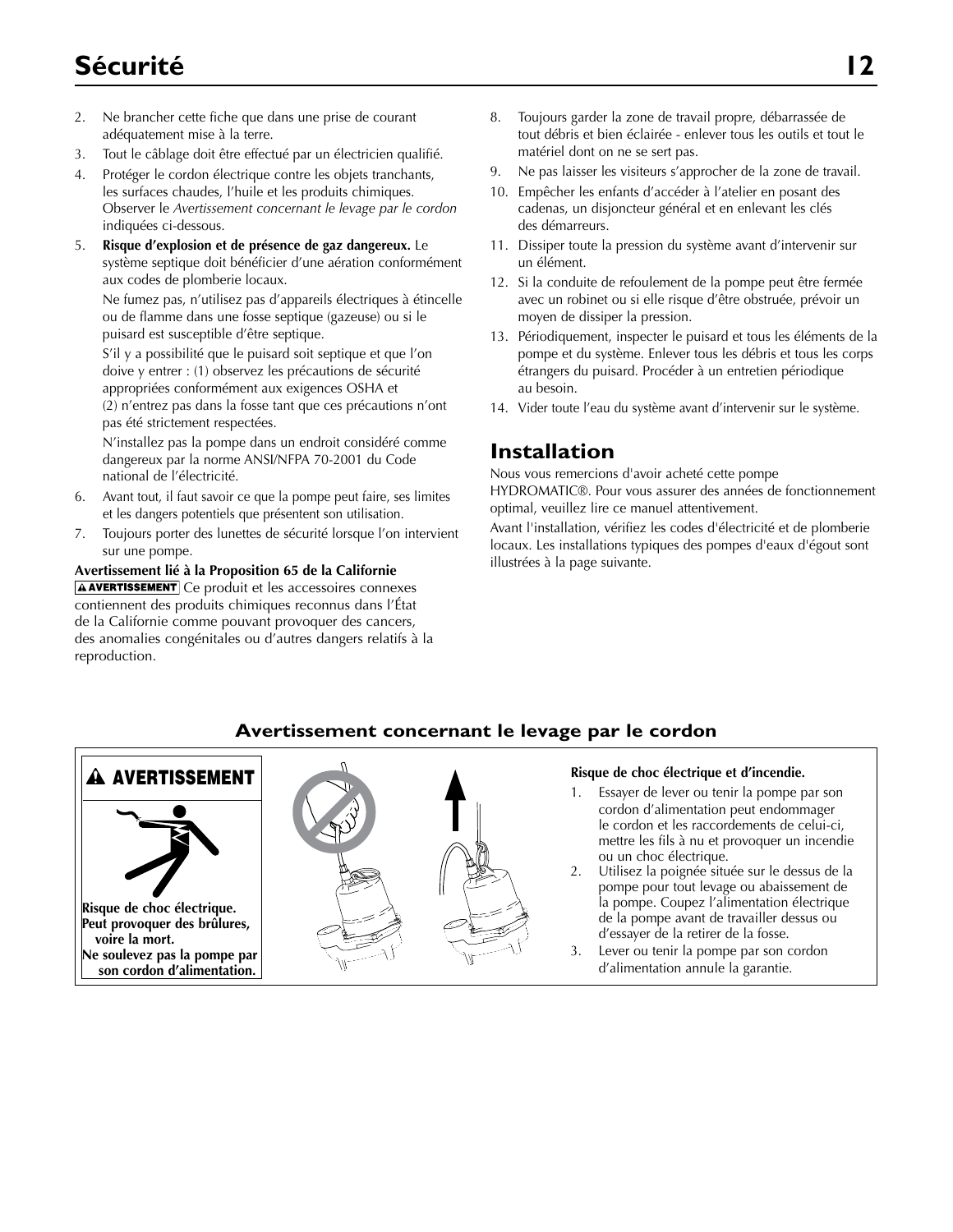

#### **Suivez ces instructions d'installation :**

- 1. Fournissez une fosse aux dimensions adéquates (reportez-vous aux *Caractéristiques*) pour le réservoir d'eaux d'égout.
- 2. N'installez pas la pompe directement sur le fond du puisard, si celui-ci n'est pas solide. Surélevez la pompe en utilisant des briques ou des blocs de béton.
- 3. Avant d'installer la pompe, assurez-vous que la fosse est exempte de ficelles, tissus, ongles, gravier, etc.
- 4. Ne retirez pas la broche de mise à la terre de la fiche électrique.
- 5. N'utilisez pas de rallonge pour faire fonctionner cette pompe.
- 6. Pour garantir un fonctionnement automatique adéquat, assurez-vous que la pompe est branchée dans la fiche multiprise du cordon de l'interrupteur. Les modèles triphasés doivent être correctement raccordés à un tableau de commande approprié.

Ne coupez, pincez ou tordez pas le cordon d'alimentation de l'interrupteur monophasé (**15**). Le tuyau de ventilation doit « respirer » pour que l'interrupteur fonctionne bien. Cela pourrait provoquer une défaillance de la pompe et annuler la garantie.

7. Utilisez des conduites d'acier ou de plastique pour toutes les canalisations de raccordement entre la pompe et le point de rejet des eaux d'égout.

*AVIS* : Les réglementations de certaines villes ne permettent pas l'installation d'une pompe avec une conduite de plastique. Vérifiez les réglementations locales.

- 8. Utilisez ruban d'étanchéité en PTFE pour filetage sur les raccordements des conduites. N'utilisez pas de la pâte à joint ordinaire sur les conduites de plastique ou la pompe. La pâte à joint peut attaquer le plastique et endommager la pompe.
- 9. Si la pompe doit rester inactive pendant plusieurs mois, il est recommandé de la faire tourner tous les mois pour vous assurer que le système de pompage fonctionnera correctement lorsque vous en aurez besoin.
- 10. Un clapet de non-retour doit être installé à l'horizontale dans la conduite de refoulement.
- 11. Le système optionnel Hydromatic Alerte Q est un système d'alarme sonore qui vous avertit en cas de niveau élevé de l'eau. Il est recommandé de l'installer dans toute fosse pour une protection accrue.

*AVIS* : Le système Alerte Q est destiné à un usage à l'intérieur uniquement. D'autres alarmes et tableaux de commande Q sont disponibles pour un usage à l'extérieur. Communiquez avec votre distributeur Hydromatic concernant les applications.

12. Utilisez la pompe partiellement ou complètement immergée pour le pompage de liquides comme l'eau. La pompe prend en charge les corps solides (sphériques) jusqu'à 5 cm de diamètre. Cette pompe n'a pas été vérifiée pour une utilisation en piscine.

**A ATTENTION** Risque d'inflammable. Ne pompez pas de liquides inflammables. Ne pompez pas de produits chimiques agressifs ou d'eau salée sans avoir consulté votre distributeur Hydromatic concernant les joints et revêtements adaptés.

## **Utilisation**

*AVIS* : Ne laissez pas la pompe fonctionner dans une fosse à sec. Cela annulerait la garantie et pourrait endommager la pompe. Une protection automatique contre les surcharges à l'intérieur du moteur empêche celui-ci de griller à cause d'une surchauffe/ surcharge. Lorsque le moteur refroidit, la protection contre les surcharges se réinitialise automatiquement.

Si la protection contre les surcharges se déclenche fréquemment, cherchez-en la cause. Cela peut être dû à un impulseur bloqué, une tension inadéquate/basse ou une défaillance électrique du moteur. Si vous suspectez une défaillance électrique du moteur, demandez à un réparateur qualifié de corriger le problème.

## **Entretien**

Lisez attentivement les instructions suivantes avant de procéder au remplacement d'une pièce. Faites preuve de soin et utilisez des méthodes sécuritaires. Vérifiez les codes et exigences au niveau local avant de procéder à l'installation. Seul un plombier/ électricien qualifié doit effectuer l'installation.

Plongez complètement la pompe dans une solution désinfectante (à base d'agent de blanchiment dilué) pendant au moins une heure avant de la démonter.

Vérifiez que l'impulseur n'est pas obstrué en regardant dans l'orifice d'aspiration de la pompe. L'arbre doit tourner librement en l'absence d'obstruction. Gardez les doigts, les tissus et tout autre matériau éloignés de l'orifice d'aspiration.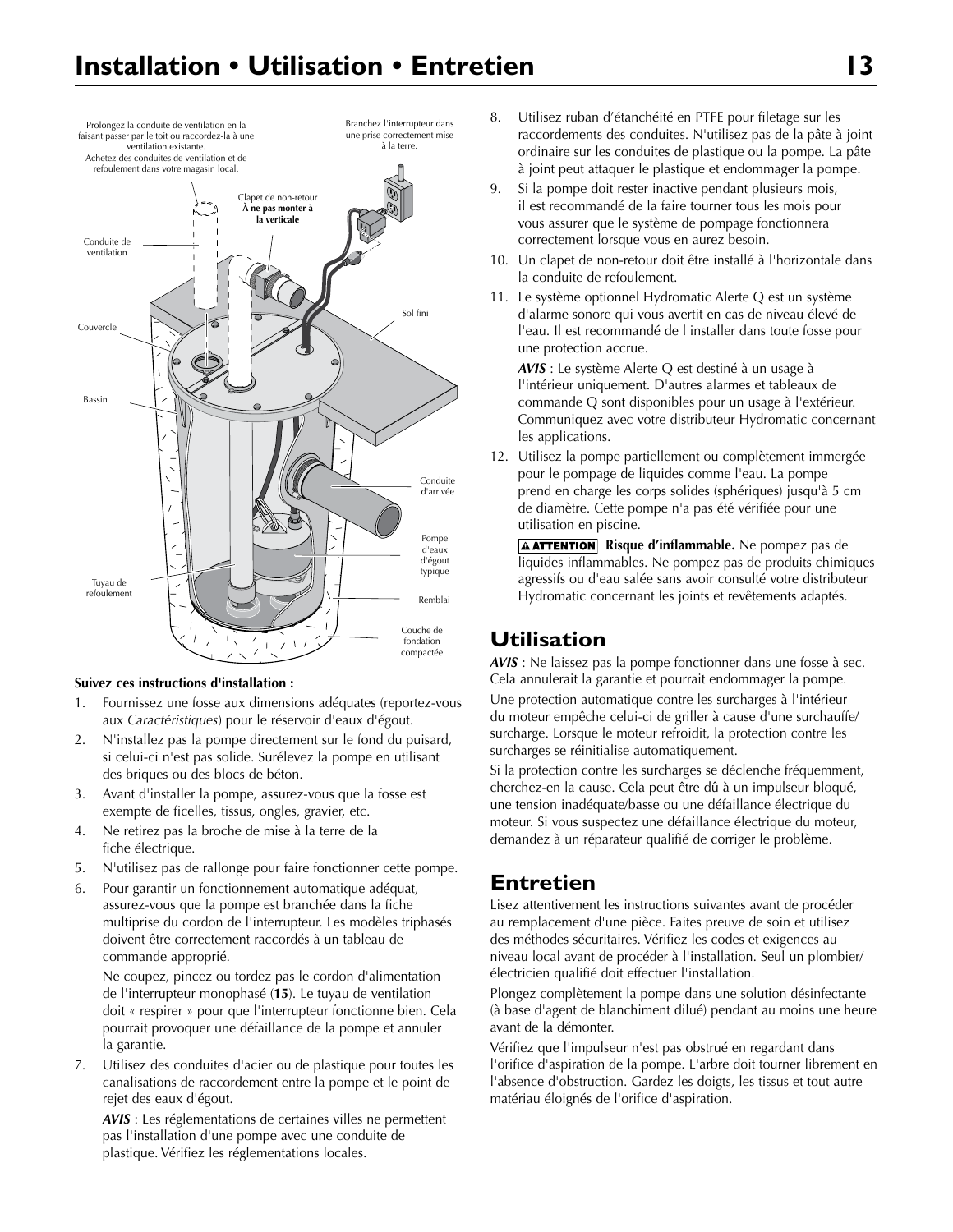#### **Les étapes décrites dans cette section doivent être réalisées par un centre de service autorisé uniquement.**

*AVIS* : Lisez toutes les instructions avant de remplacer toute pièce. Déconnectez toujours la pompe de la source d'alimentation avant un entretien/une réparation.

Les nombres entre parenthèses, tels que (**3**) ou (**16**), se rapportent aux numéros d'article utilisés dans le schéma *Pièces de rechange*.

### **Remplacement de l'interrupteur à diaphragme**

Retirez la vis (**14**) du boîtier de l'interrupteur (**15**). Remplacez l'ancien interrupteur par un nouveau. Insérez la vis (**14**) dans le boîtier (**15**) et serrez. Branchez le cordon d'alimentation de la pompe dans la fiche multiprise du cordon de l'interrupteur, puis branchez la fiche sur une source d'alimentation adéquate.

### **Vérification du fonctionnement du moteur**

Branchez directement le cordon d'alimentation sur une source d'alimentation pour vérifier le fonctionnement du moteur. Le moteur doit démarrer et tourner librement. Si le moteur ne démarre pas, la pompe doit être démontée et le moteur vérifié. Veillez à débrancher le cordon avant de déconnecter des fils.

### **Vérification du stator du moteur**

Retirez le bouchon (**22**) du haut du boîtier (**19**) et versez l'huile dans un contenant en verre propre. Il y a environ 1,9 L d'huile dans le carter du moteur. Si l'huile est transparente, cela indique que le moteur n'a pas grillé et qu'il n'y a pas de fuite d'eau dans le moteur. Si l'huile est noire, cela signifie que le stator a grillé. Si l'huile est trouble, cela indique qu'il y a de l'eau dedans. Tous les joints doivent donc être remplacés.

Retirez les boulons (**17**) pour séparer le carter de la volute (**12**) du carter du moteur. Retirez le joint torique (**18**) et la plaque d'étanchéité (**11**) du carter du moteur. Retirez les boulons pour séparer l'ensemble moteur/stator du rotor. Si le stator est visiblement grillé, il doit être remplacé. S'il n'est pas grillé, mais que l'huile montre des traces d'eau, le stator peut être vérifié à l'aide de l'ohmmètre pour voir s'il peut encore être utilisé.

### **Vérification de la terre**

Réglez l'échelle de l'ohmmètre sur R X 1 et vérifiez-le en joignant ses deux fils et en ajustant le bouton de l'aiguille jusqu'à ce que zéro soit indiqué. Si l'ohmmètre ne peut pas être remis à zéro, ses piles doivent être changées.

*AVIS* : Lorsque vous changez d'échelle, remettez toujours l'appareil de mesure à zéro [0] avant d'effectuer une mesure.

Si le fil est bon, l'aiguille de l'ohmmètre s'approche de zéro et ne bouge plus. Si l'aiguille de l'ohmmètre ne bouge pas du tout, le fil est coupé et doit être réparé ou remplacé.

Raccordez un des fils de l'ohmmètre à un des fils du stator et à l'aide de l'autre fil de l'ohmmètre, touchez le carter du moteur (**4**). Si la résistance à la terre est inférieure à 500 000 ohms, le stator doit être séché avant d'être de nouveau testé. Pour le sécher, placez la pompe dans un four à 220 °F (104 °C) pendant quatre heures. Faites une nouvelle vérification une fois le moteur refroidi.

Si le moteur est bien sec, l'aiguille de l'ohmmètre ne bougera pas lors de la vérification de la terre. La mesure indiquée est de 50 mégohms ou plus. Lors de la vérification de la terre, si l'aiguille se dirige vers zéro, le moteur a un fil qui touche un endroit de l'enveloppe du stator et le stator doit être remplacé.

*AVIS* : Si le moteur offre une vérification de terre satisfaisante, la résistance de bobinage doit alors être vérifiée.

### **Test de résistance de bobinage**

Utilisez l'ohmmètre avec l'échelle réglée à R X 1. À cette échelle, l'ohmmètre effectue directement la mesure en ohms. Remettez l'appareil à zéro [0] avant de procéder à la mesure du bobinage. *AVIS* : Si vous trouvez de l'eau dans le moteur, remplacez le joint.

### **Remplacement du joint**

Tenez le rotor. Pour les moteurs triphasés uniquement, retirez la vis et la rondelle de l'impulseur. Dévissez l'impulseur (**13**). Tapotez l'extrémité de l'arbre avec une massette à embouts plastiques. Cela poussera la moitié rotative du joint mécanique (**10**) hors de l'arbre et le roulement inférieur hors de la plaque d'étanchéité. Nettoyez bien la plaque d'étanchéité (**11**) et le carter du moteur (**19**). Tout le sable et toute la saleté doivent être éliminés. Retirez la base fixe en céramique du joint (**10**) de la plaque d'étanchéité. Poussez la nouvelle base en céramique pour l'insérer dans la plaque d'étanchéité. Appliquez du lubrifiant pour joint torique sur l'anneau en caoutchouc. Remettez le rotor en place dans la plaque d'étanchéité (**11**). Faites attention en passant l'arbre dans la base en céramique pour veiller à ne pas ébrécher celle-ci. Inspectez le joint une fois l'arbre en place. Si le joint a été endommagé, il doit être remplacé. Ne remettez pas la partie rotative du joint en place tant que le reste de la pompe n'a pas été remonté.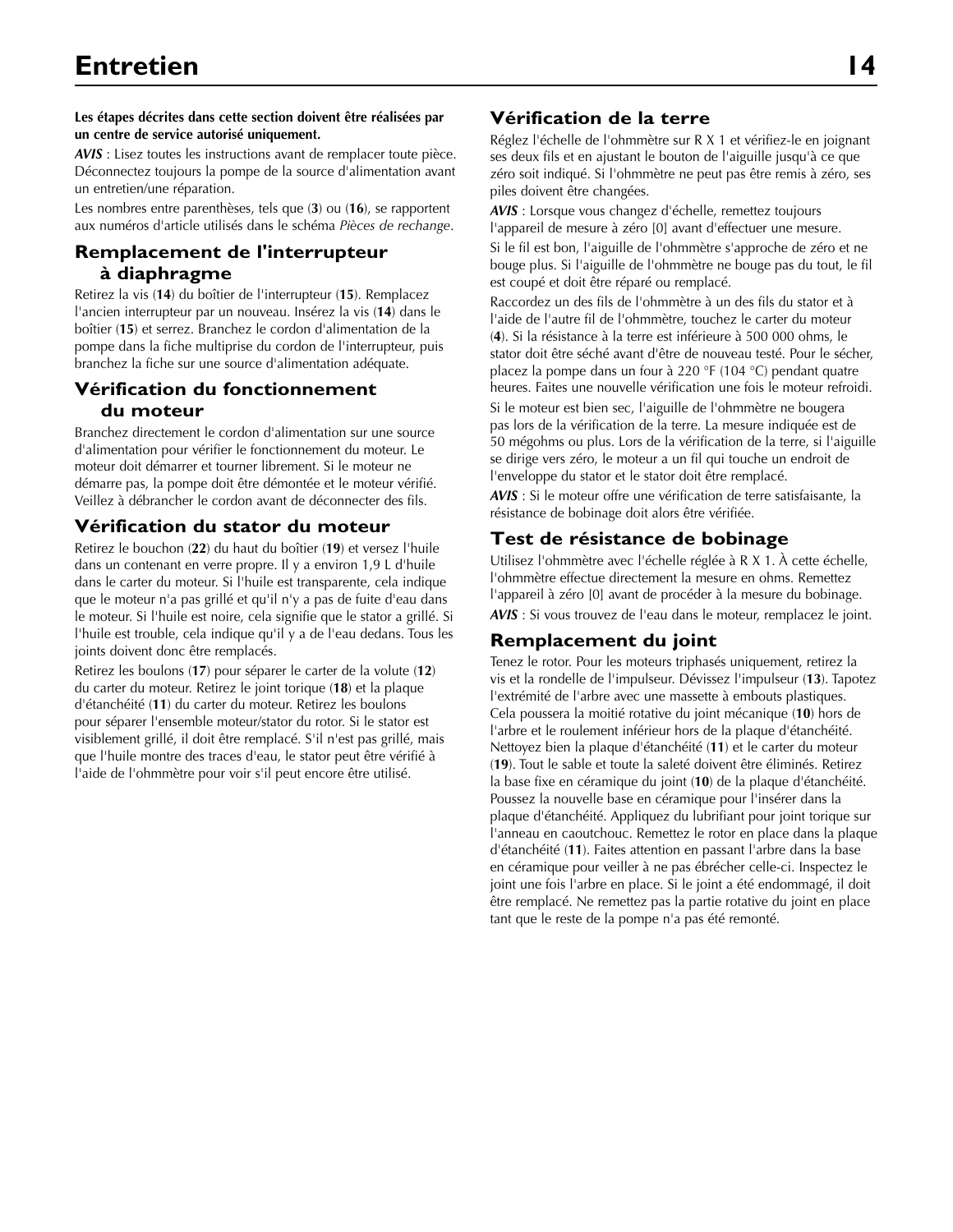### **Roulements**

Une fois le rotor de la pompe enlevé, vérifiez les roulements avant de le remettre en place. Si les roulements sont rouillés ou ont du mal à tourner, ils doivent être remplacés. Lorsque vous installez un roulement de rechange, appuyez uniquement sur sa face intérieure.

*AVIS* : Ne tapez jamais sur la face extérieure du roulement, car cela l'endommagerait.

### **Remontage**

- 1. Poussez le nouvel ensemble d'arbre de rotor et de roulement à billes pour l'insérer dans la plaque d'étanchéité. (Notez que le rotor de rechange doit être de la même marque que le stator existant, et vice-versa.) Remontez le moteur (**4**) sur la plaque d'étanchéité (**11**) avec les quatre longues vis d'assemblage. Veillez à serrer fermement et uniformément les boulons pour éviter toute inclinaison du stator. En cas de montage non uniforme, le rotor peut frôler le moteur et provoquer un court-circuit.
- 2. Poussez le nouveau joint en céramique (**10**) pour le mettre en place, avec l'anneau en caoutchouc côté impulseur. Il doit être légèrement recouvert d'huile (diélectrique, identique à celle contenue dans le carter du moteur).

*AVIS* : La céramique doit rester propre. Toute saleté provoquera une défaillance du joint.

3. Démarrez l'impulseur (**13**) sur l'arbre en lui faisant faire un à deux tours, puis ajoutez une goutte de 2Loctite® 243 au filetage de l'impulseur et vissez bien l'impulseur à la main. L'impulseur forcera le joint en céramique à se mettre en place. L'arbre doit être exempt de toute saleté, graisse, etc. ou la Loctite® ne tiendra pas comme prévu. Remettez la rondelle et la vis de l'impulseur sur l'arbre pour les modèles triphasés. 2 Henckel Corporation, Germany

*AVIS* : Un excès de Loctite® sur le joint ou le roulement provoquera une défaillance de l'arbre.

4. Retirez l'ancien joint (**18**) et installez le nouveau en y ajoutant du lubrifiant pour joint torique.

Ne faites pas rouler le joint sur la plaque d'étanchéité, car cela pourrait donner lieu à des fuites d'eau dans le carter du moteur.

5. Fixez le fil de terre dans le carter du moteur et calez les fils contre la paroi du carter pour éviter qu'ils ne viennent frotter contre le rotor. Montez ensuite le carter (**19**) sur la volute (**12**) avec des boulons (**17**).

6. Avant de remplir le carter du moteur avec de l'huile, effectuez un test d'étanchéité des joints. Appliquez une pression d'air de 3 à 3,5 kg au niveau du robinet à filetage NPT de 1/4 po (**21**) situé sur le dessus du couvercle du moteur et fermez le boîtier.

*AVIS* : Une pression trop élevée endommagera le joint. Le joint devrait alors être remplacé.

Plongez ensuite la pompe dans l'eau et vérifiez l'absence de fuites. Si une fuite se produit, repérez son origine et résolvez le problème en remplaçant la partie défectueuse.

Les pompes Hydromatic disposent d'un petit orifice d'évacuation de l'air dans la cavité de l'impulseur pour laisser s'échapper l'air emprisonné. Si ce trou est obstrué, la pompe peut être bloquée par une poche d'air. Pour libérer cette poche d'air, utilisez un petit tournevis pour dégager l'orifice dans la cavité de l'impulseur.

En tant que mesure de précaution secondaire pour les installations de ce type, un trou de 1/8 po devrait être percé dans la conduite de refoulement, juste au-dessus de la volute. Le clapet de non-retour doit se situer à au moins 12 po (30,5 cm) au-dessus du refoulement de la pompe. N'installez pas directement le clapet de non-retour dans l'orifice de refoulement de la pompe.

*AVIS* : Dans les fosses où la pompe fonctionne tous les jours, le blocage par poche d'air se produit rarement.

### **Remplissage avec de l'huile**

- 1. Une fois le test d'étanchéité des joints effectué avec succès, sortez la pompe de l'eau, et essuyez ou soufflez tout excès d'eau.
- 2. Ne mettez pas d'huile dans le moteur si de l'eau est présente dans la cavité du moteur.
- 3. Utilisez de l'huile de transformateur paraffinique raffinée 3ShellflexMC 2210 ou équivalente.

3 Shell Oil Company, Texas

4. Versez doucement l'huile jusqu'à 1/8 po (0,3 cm) au-dessus des bobinages à l'intérieur du carter du moteur en passant par l'orifice (**21**). Utilisez un tube de remplissage pour huile qui sera inséré dans les orifices pour que l'air puisse s'échapper. Remettez le bouchon en place (**21**).

*AVIS :* Ne remplissez pas complètement le carter du moteur. Laissez de l'espace pour l'air en cas d'expansion.

5. Raccordez les fils du cordon d'alimentation aux bornes du tableau ou connectez la source d'alimentation, et vérifiez que la pompe fonctionne. Le moteur doit tourner librement et ne pas vibrer. La pompe est prête à être utilisée.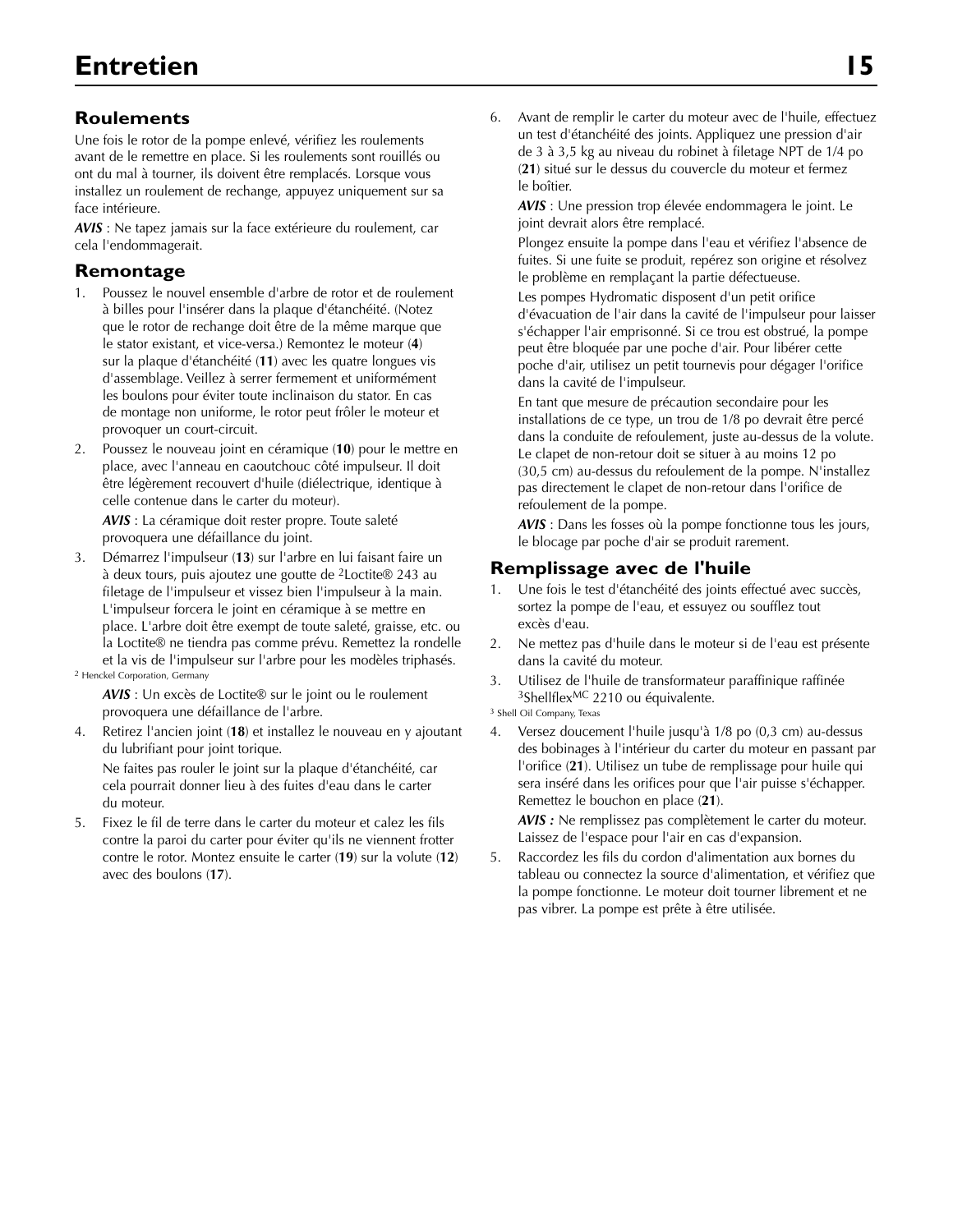**A AVERTISSEMENT** Tension dangereuse. Peut provoquer des chocs électriques, des brûlures, voire la mort. Coupez l'alimentation avant de tenter d'entretenir ou de réparer la pompe.

 **Impulseurs dangereux et démarrages inopinés pouvant provoquer la perte de doigts.** Gardez les mains éloignées de l'orifice d'aspiration de la pompe lorsque vous travaillez sur celle-ci ou lorsque vous la réparez.

| Symptôme                                      | Cause(s) possible(s)                                                                    | Mesure corrective                                                                                                                                                                                                                                                                                                                                                       |  |
|-----------------------------------------------|-----------------------------------------------------------------------------------------|-------------------------------------------------------------------------------------------------------------------------------------------------------------------------------------------------------------------------------------------------------------------------------------------------------------------------------------------------------------------------|--|
|                                               | Le dispositif de protection du moteur<br>s'est déclenchée.                              | Laissez le moteur refroidir. Vérifiez que la pompe est complètement immergée. Enlevez les<br>débris de la volute et de l'impulseur. Vérifiez si le débit en ampères est élevé.                                                                                                                                                                                          |  |
|                                               | Disjoncteur déclenché ou fusible grillé.                                                | Remplacez le fusible ou réenclenchez le disjoncteur. Si le disjoncteur se déclenche à<br>répétition, ne le réenclenchez pas. Téléphonez à un électricien agréé.                                                                                                                                                                                                         |  |
|                                               | Impulseur obstrué ou grippé.                                                            | Vérifiez le débit en ampères. S'il est plus de deux fois supérieur à l'intensité figurant<br>sur la plaque signalétique, l'impulseur est bloqué. Les roulements et l'arbre peuvent<br>être endommagés. Coupez l'alimentation électrique, enlevez les débris de la volute, de<br>l'impulseur et du dilacérateur si besoin est.                                           |  |
| Le moteur ne                                  | Câble d'alimentation endommagé.                                                         | La résistance entre le câble d'alimentation et la terre doit être infinie. Si la mesure est<br>inférieure à l'infini, téléphonez à un électricien agréé.                                                                                                                                                                                                                |  |
| fonctionne pas.                               | Problème au niveau du tableau<br>de commande.                                           | Inspectez le câblage du tableau de commande. Téléphonez à un électricien agréé.                                                                                                                                                                                                                                                                                         |  |
|                                               | Contacteur de niveau de liquide défectueux.                                             | Une fois le contacteur de niveau de liquide déconnecté de l'alimentation, vérifiez-la<br>continuité de celui-ci tout en l'activant. Au besoin, remplacez le contacteur.                                                                                                                                                                                                 |  |
|                                               | Pas assez de liquide dans le puits<br>d'aspiration pour activer les commandes.          | Laissez le liquide monter de plusieurs pouces (centimètres) au-dessus du niveau<br>de déclenchement.                                                                                                                                                                                                                                                                    |  |
|                                               | Cordons de niveau de liquide emmêlés.                                                   | Démêlez les cordons pour que le système fonctionne librement.                                                                                                                                                                                                                                                                                                           |  |
|                                               | Commandes automatiques défectueuses.                                                    | Essayez de faire fonctionner la pompe dans le mode manuel. Si elle fonctionne, la<br>commande automatique est défaillante.                                                                                                                                                                                                                                              |  |
|                                               | Cordons des commandes de niveau de<br>liquide emmêlés.                                  | Démêlez les cordons pour que le système fonctionne librement.                                                                                                                                                                                                                                                                                                           |  |
| La pompe fonctionne<br>en continu.            | La pompe est bloquée par de l'air.                                                      | Arrêtez la pompe pendant une minute environ, puis redémarrez-la. Répétez l'arrêt et le<br>démarrage jusqu'à ce que le blocage par l'air soit éliminé. Si le blocage persiste, COUPEZ<br>L'ALIMENTATION ÉLECTRIQUE, tirez sur la pompe et percez un trou de 1/8 po (0,3 cm)<br>dans la conduite de refoulement entre le refoulement de la pompe et le clapet antiretour. |  |
|                                               | Le débit d'entrée est égal ou supérieur à la<br>capacité de la pompe.                   | Une pompe plus grande ou des pompes supplémentaires peuvent être nécessaires.                                                                                                                                                                                                                                                                                           |  |
|                                               | Vérifiez si le clapet est obstrué, bloqué en<br>position fermée ou installé à l'envers. | Assurez-vous que le clapet antiretour est correctement installé (la flèche de débit doit<br>pointer vers la direction opposée à celle de la pompe) et qu'il fonctionne de manière<br>appropriée.                                                                                                                                                                        |  |
|                                               | Hauteur de refoulement du<br>système excessive.                                         | Consultez le détaillant.                                                                                                                                                                                                                                                                                                                                                |  |
|                                               | Obstruction de l'aspiration de la pompe.                                                | COUPEZ L'ALIMENTATION ÉLECTRIQUE, tirez sur la pompe, inspectez-la et éliminez<br>l'obstruction au besoin.                                                                                                                                                                                                                                                              |  |
| Peu ou pas d'effluent<br>sortant de la pompe. | Mauvaise tension ou câblage incorrect.                                                  | Vérifiez la rotation de la pompe; comparez la tension d'alimentation et la tension figurant<br>sur la plaque signalétique (elles doivent correspondre); consultez un électricien agréé.                                                                                                                                                                                 |  |
|                                               | La pompe est bloquée par de l'air.                                                      | Arrêtez la pompe pendant une minute environ, puis redémarrez-la. Répétez l'arrêt et le<br>démarrage jusqu'à ce que le blocage par l'air soit éliminé. Si le blocage persiste, COUPEZ<br>L'ALIMENTATION ÉLECTRIQUE, tirez sur la pompe et percez un trou de 1/8 po (0,3 cm)<br>dans la conduite de refoulement entre le refoulement de la pompe et le clapet antiretour. |  |
|                                               | Impulseur usé ou endommagé.                                                             | COUPEZ L'ALIMENTATION ÉLECTRIQUE, tirez sur la pompe et inspectez l'impulseur.<br>Remplacez-le au besoin.                                                                                                                                                                                                                                                               |  |
|                                               | Commandes de niveau de liquide mal<br>installées ou défectueuses.                       | Repositionnez-les ou remplacez-les au besoin.                                                                                                                                                                                                                                                                                                                           |  |
|                                               | Aucun clapet antiretour installé dans<br>le refoulement.                                | Installez le clapet antiretour de refoulement.                                                                                                                                                                                                                                                                                                                          |  |
| La pompe fonctionne<br>par intermittence.     | Clapet antiretour de refoulement bloqué en<br>position ouverte.                         | Réparez ou remplacez le clapet antiretour au besoin.                                                                                                                                                                                                                                                                                                                    |  |
|                                               | Puits d'aspiration des eaux d'égout<br>trop petit.                                      | Consultez le détaillant.                                                                                                                                                                                                                                                                                                                                                |  |
|                                               | Commandes de niveau de liquide mal<br>installées ou défectueuses.                       | Repositionnez-les ou remplacez-les au besoin.                                                                                                                                                                                                                                                                                                                           |  |
|                                               | Pompe trop petite pour le débit d'entrée.                                               | Informez-vous auprès du détaillant pour obtenir une plus grande pompe ou une<br>pompe supplémentaire.                                                                                                                                                                                                                                                                   |  |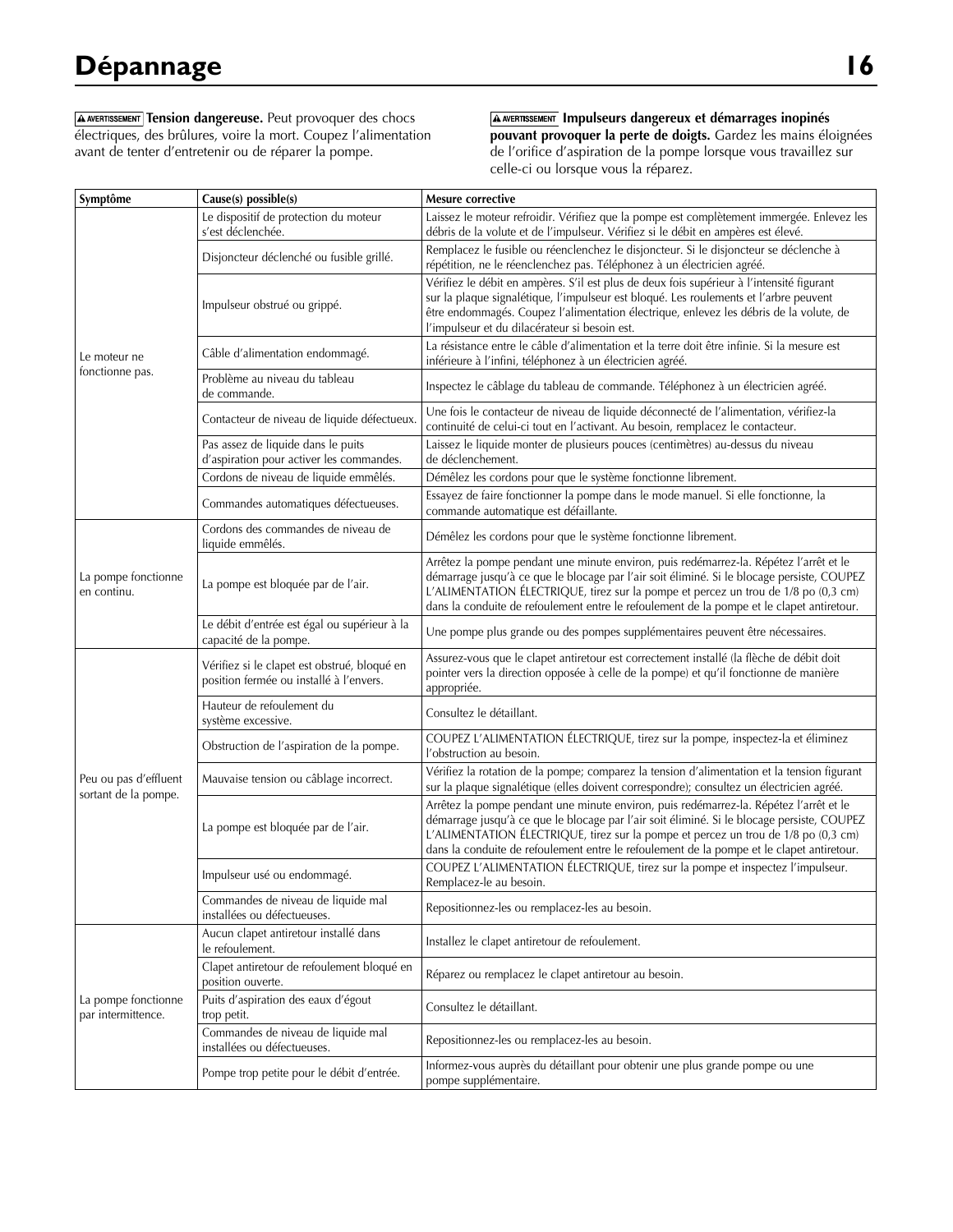# **Pièces de rechange 17**



| Ref.           | <b>Description</b>                          | Qte.           | Numéro<br>de pièce |
|----------------|---------------------------------------------|----------------|--------------------|
| $\mathbf{1}$   | Écrou du cordon $(1 \, \emptyset)$          | 1              | 000750051          |
| $\overline{2}$ | Joint torique $(1 \, \textcircled{0})$      | 1              | 001390141          |
|                | Ensemble de bornes $(1 \, \textcircled{0})$ | 1              | 060000821          |
| 3              | Ensemble de bornes $(1 \, \textcircled{0})$ | $\overline{2}$ | 060000811          |
|                | Connecteur $(3 \, \textcircled{0})$         | $\overline{4}$ | 000730011          |
|                | Moteur 115/1/60                             | 1              | 133711001          |
|                | Moteur 230/1/60                             | 1              | 133721001          |
| $\overline{4}$ | Moteur 200/1/60                             | 1              | 133731001          |
|                | Moteur 200/3/60                             | 1              | 108343001          |
|                | Moteur 230-460/3/60                         | 1              | 108341001          |
|                | Moteur 380/3/60                             | 1              | 108342001          |
|                | Moteur 575/3/60                             | 1              | 108787001          |
| 5              | Bague de serrage                            | 1              | 056770003          |
| 6              | Vis                                         | 3              | 009840011          |
| 7              | Bride de refoulement 2 po                   | 1              | 002080002          |
|                | Bride de refoulement 3 po (opt.)            | 1              | 002070002          |
|                | Vis (refoulement de 2 po)                   | $\overline{2}$ | 19103A052          |
| 8              | Vis (refoulement de 3 po)                   | $\overline{2}$ | 19103A043          |
| 9              | Joint                                       | 1              | 003240011          |

| Ref. | <b>Description</b>                                                  | Qte. | Numéro<br>de pièce |
|------|---------------------------------------------------------------------|------|--------------------|
| 10   | Joint d'arbre                                                       | 1    | 014525A010         |
| 11   | Plaque d'étanchéité                                                 | 1    | 068460002          |
| 12   | Carter de la volute                                                 | 1    | 068180002          |
| 13   | Impulseur                                                           | 1    | 047810002          |
| 14   | Vis                                                                 | 1    | 000300211          |
| 15   | Interrupteur à membrane 115V-20 pi                                  | 1    | 149740225          |
|      | Interrupteur à membrane 230V-20 pi                                  | 1    | 149740235          |
| 16   | Support d 'interrupteur                                             | 1    | 055020051          |
| 17   | Vis                                                                 | 3    | 001010101          |
| 18   | Joint torique                                                       | 1    | 000770031          |
| 19   | Carter du moteur                                                    | 1    | 000565002          |
| 20   | Poignée                                                             | 1    | 000600005          |
| 21   | Bouchon fileté                                                      | 1    | 149810011          |
| 22   | Cordon d'alimentation 16/3, 1 $\emptyset$ ,<br>115V/1/60 -20 pi     | 1    | 146230201          |
|      | Cordon d'alimentation 16/3, 1 $\emptyset$ ,<br>200-230V/1/60 -20 pi | 1    | 146232201          |
|      | Cordon d'alimentation $3 \varnothing - 20$ pi                       | 1    | 116440895          |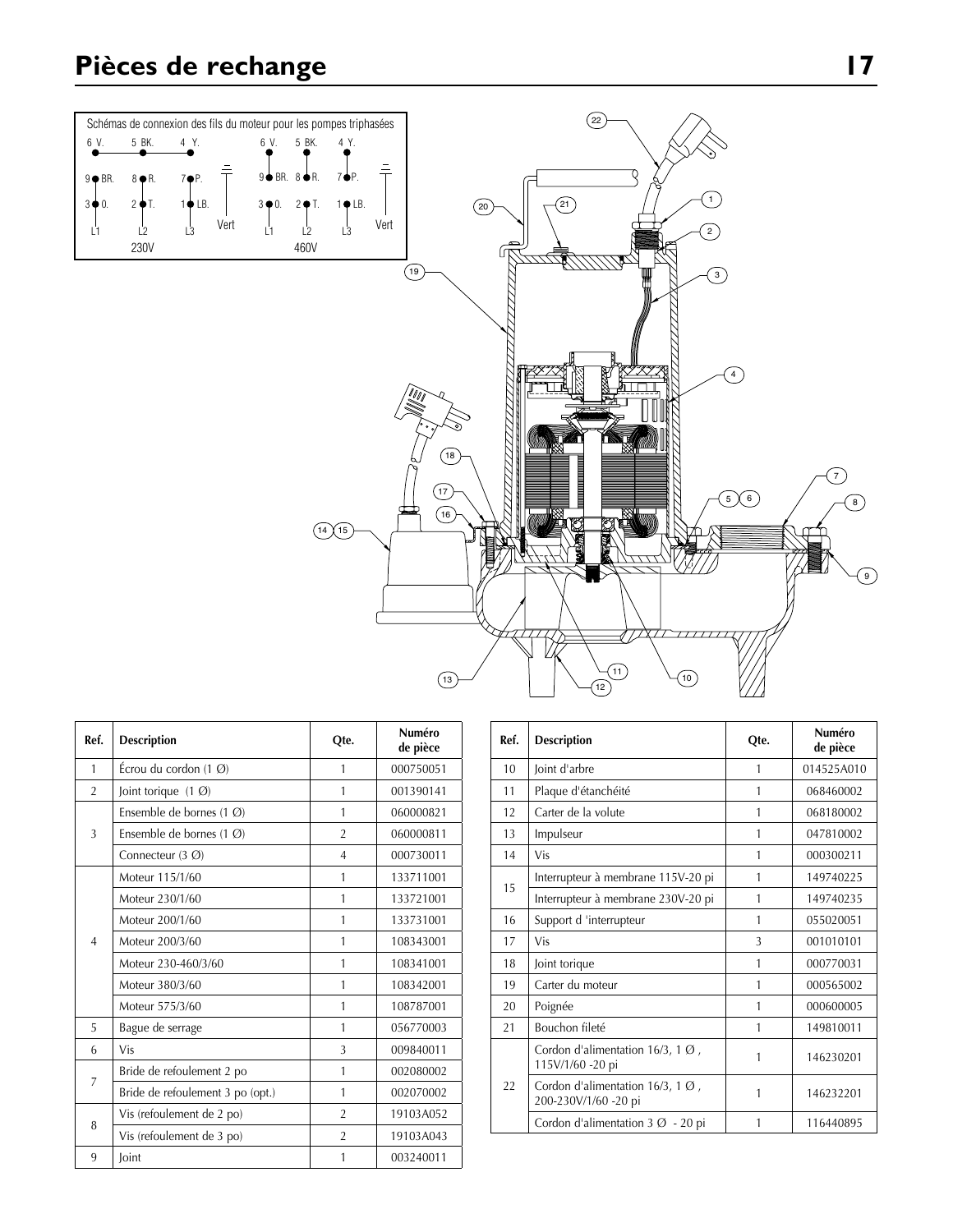### **Garantie limitée**

HYDROMATIC garantit à l'acheteur/au consommateur d'origine (l'Acheteur) des pompes de puisard, pompes d'effluents, pompes d'eaux d'égout (à l'exception de la pompe de 2-1/2 po), et les systèmes ensembles HYDROMATIC, que celles-ci seront exemptes de tout vice de matériau et de fabrication pendant la période de garantie de 36 mois suivant la date de fabrication.

noter que les moteurs foint branches et lonctionnent san le courant monophase par innermediane d'un deprasedit made galement<br>noter que les moteurs triphasés doivent être protégés par un relais de surcharge tripolaire therm Nos garanties ne s'appliquent pas aux produits ayant fait l'objet de négligence, d'une mauvaise utilisation, d'une mauvaise installation ou d'un manque d'entretien adéquat. Sans aucune limitation des présentes, la garantie des moteurs triphasés submersibles sera nulle et non avenue si ces moteurs sont branchés et fonctionnent sur le courant monophasé par l'intermédiaire d'un déphaseur. Il faut également rapide du calibre recommandé, sinon la garantie sera nulle et non avenue.

Le seul recours de l'Acheteur et la seule responsabilité de HYDROMATIC consistent à réparer ou à remplacer (au choix de HYDROMATIC) les produits qui se révéleraient défectueux. L'Acheteur s'engage à payer tous les frais de main d'œuvre et d'expédition du produit couvert par sa garantie et de s'adresser au concessionnaire-installateur ayant procédé à l'installation dès qu'un problème est découvert pour obtenir un service sous garantie. Aucune demande de service en vertu de sa garantie ne sera acceptée après expiration de la durée de sa garantie. Ces garanties ne sont pas transférables.

EXCEPTIONS : Les pompes pour applications spéciales, les pompes de puisard de secours à batterie, les pompes d'effluents à filtre, les pompes broyeuses, et les pompes d'eaux d'égout de 2-1/2 po Hydromatic sont garanties pendant une période de 12 mois suivant la date d'achat, ou une période de 18 mois suivant la date de fabrication, selon la première occurrence.

HYDROMATIC DÉCLINE TOUTE RESPONSABILITÉ POUR TOUT DOMMAGE INDIRECT OU FORTUIT QUEL QU'IL SOIT. LA GARANTIE LIMITÉE SUSMENTIONNÉE EST EXCLUSIVE ET REMPLACE TOUTES LES AUTRES GARANTIES EXPRESSES ET TACITES, Y COMPRIS, MAIS SANS S'Y LIMITER, LES GARANTIES DE QUALITÉ MARCHANDE ET D'ADA PTATION À UN USAGE PARTICULIER. LA GARANTIE LIMITÉE SUSMENTIONNÉE NE DOIT PAS ÊTRE PROLONGÉE AU-DELÀ DE LA DURÉE PRÉVUE AUX PRÉSENTES.

Certains états, territoires et certaines provinces ne permettent pas l'exclusion ou la limitation des dommages indirects ou fortuits, ni les limitations relatives à la durée des garanties tacites. Par conséquent, il se peut que les limitations ou les exclusions stipulées dans les présentes ne s'appliquent pas dans ce cas. Ces garanties accordent des droits juridiques précis, bien que l'on puisse bénéficier d'autres droits, selon la province, le territoire ou l'état dans lequel on réside.

La présente garantie limitée est entrée en vigueur le 1er juin 2011 et remplace toute garantie non datée ou antérieure à cette date.

### **HYDROMATIC**

**293 Wright Street, Delavan, WI 53115 Tél. : 888-957-8677 • Téléc. : 800-426-9446 • Site Web : hydromatic.com**